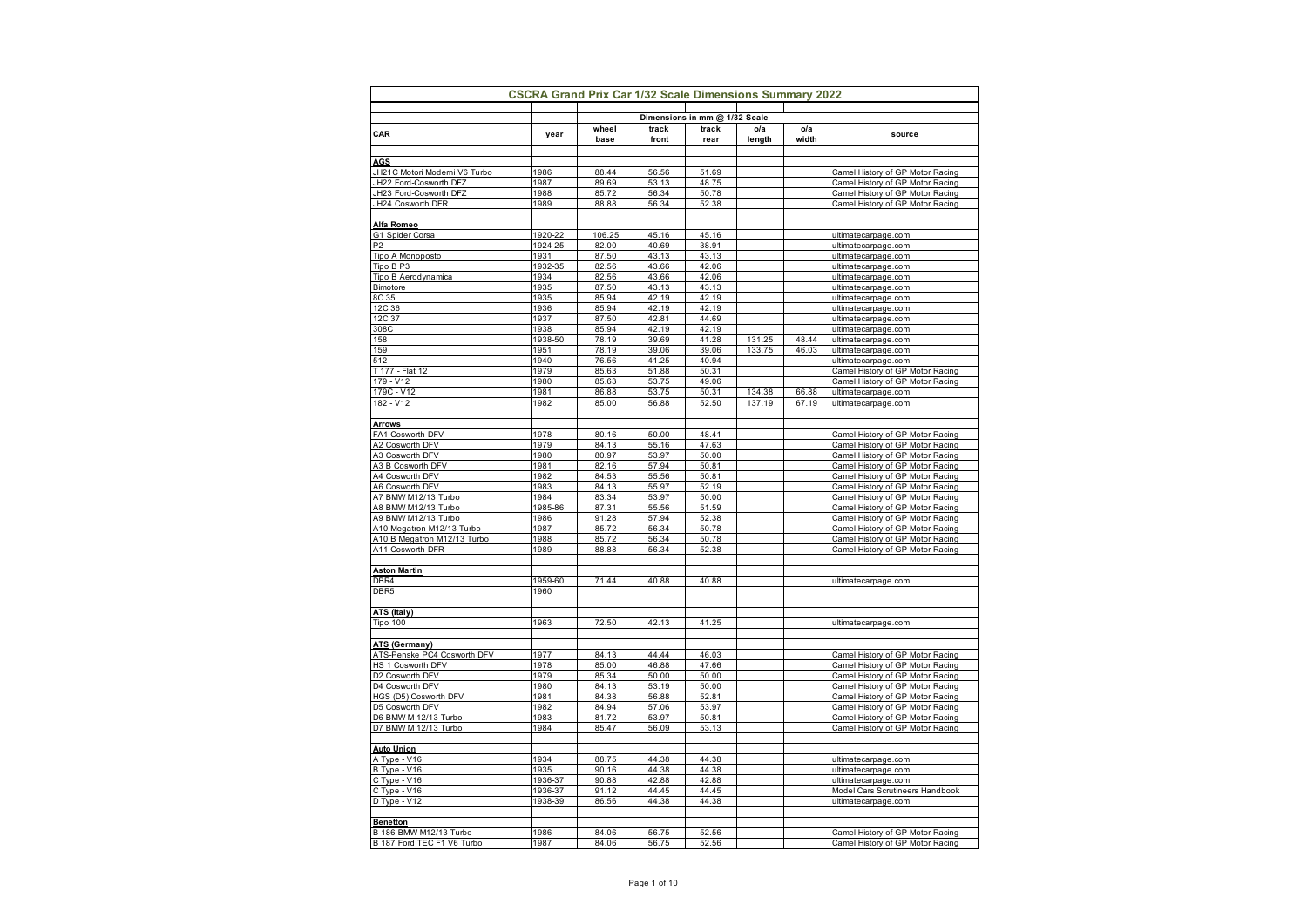|                                                | <b>CSCRA Grand Prix Car 1/32 Scale Dimensions Summary 2022</b> |                |                |                               |        |       |                                                                      |
|------------------------------------------------|----------------------------------------------------------------|----------------|----------------|-------------------------------|--------|-------|----------------------------------------------------------------------|
|                                                |                                                                |                |                | Dimensions in mm @ 1/32 Scale |        |       |                                                                      |
| CAR                                            | year                                                           | wheel          | track          | track                         | o/a    | o/a   | source                                                               |
|                                                |                                                                | base           | front          | rear                          | length | width |                                                                      |
| B 188 Ford DFR V8                              | 1988                                                           | 84.06          | 56.75          | 52.56                         |        |       | Camel History of GP Motor Racing                                     |
| B 189 Ford V8                                  | 1989                                                           | 84.06          | 56.75          | 50.69                         |        |       | Camel History of GP Motor Racing                                     |
| <b>Brabham</b>                                 |                                                                |                |                |                               |        |       |                                                                      |
| BT3 Climax V8                                  | 1962-63                                                        | 72.22          | 42.06          | 40.09                         |        |       | ultimatecarpage.com                                                  |
| BT7 Climax V8                                  | 1963-64                                                        | 72.22          | 42.88          | 40.47                         |        |       | ultimatecarpage.com                                                  |
| BT11 Climax V8                                 | 1964-65                                                        | 72.22          | 44.44          | 44.44                         |        |       | ultimatecarpage.com                                                  |
| BT20 Repco V8                                  | 1966                                                           | 74.22          | 43.25          | 43.50                         |        |       | Model Cars Scrutineers Handbook                                      |
| BT24 Repco V8                                  | 1967                                                           | 74.63          | 41.69          | 43.66                         |        |       | ultimatecarpage.com                                                  |
| BT26 Cosworth DFV                              | 1969                                                           | 75.41          | 44.84          | 49.22                         |        |       | ultimatecarpage.com                                                  |
| BT33 Cosworth DFV                              | 1970<br>1971                                                   | 75.41          | 46.25<br>49.22 | 48.63                         |        |       | ultimatecarpage.com                                                  |
| BT34 Cosworth DFV<br>BT37 Cosworth DFV         | 1972                                                           | 75.41<br>75.41 | 49.22          | 50.00<br>50.00                |        |       | Camel History of GP Motor Racing<br>Camel History of GP Motor Racing |
| BT42 Cosworth DFV                              | 1973                                                           | 74.63          | 44.44          | 45.25                         |        |       | Camel History of GP Motor Racing                                     |
| BT44 Cosworth DFV                              | 1974                                                           | 75.41          | 47.47          | 44.50                         |        |       | Camel History of GP Motor Racing                                     |
| BT44B Cosworth DFV                             | 1975                                                           | 75.41          | 44.44          | 48.41                         |        |       | Camel History of GP Motor Racing                                     |
| BT45 Alfa Romeo Flat 12                        | 1976                                                           | 78.19          | 44.44          | 47.63                         |        |       | Camel History of GP Motor Racing                                     |
| BT45B Alfa Romeo Flat 12                       | 1977                                                           | 77.78          | 44.44          | 47.63                         |        |       | Camel History of GP Motor Racing                                     |
| BT46 Alfa Romeo Flat 12                        | 1978                                                           | 80.97          | 44.44          | 47.63                         |        |       | Camel History of GP Motor Racing                                     |
| BT48 Alfa Romeo V12                            | 1979                                                           | 85.72          | 53.19          | 50.81                         |        |       | Camel History of GP Motor Racing                                     |
| BT49 Cosworth DFV                              | 1980                                                           | 82.56          | 53.19          | 50.81                         |        |       | Camel History of GP Motor Racing                                     |
| BT49C Cosworth DFV                             | 1981                                                           | 84.94          | 53.19          | 49.63                         |        |       | Camel History of GP Motor Racing                                     |
| BT49D Cosworth DFV                             | 1982                                                           | 84.94          | 53.97          | 50.00                         |        |       | Camel History of GP Motor Racing                                     |
| BT50 BMW M12/13 Turbo                          | 1982                                                           | 86.53          | 54.78          | 50.00                         |        |       | Camel History of GP Motor Racing                                     |
| BT52 BMW M12/13 Turbo<br>BT53 BMW M12/13 Turbo | 1983<br>1984                                                   | 88.91<br>92.06 | 54.78<br>53.19 | 51.59<br>50.81                |        |       | Camel History of GP Motor Racing<br>Camel History of GP Motor Racing |
| BT54 BMW M12/13 Turbo                          | 1985                                                           | 92.56          | 52.56          | 50.19                         |        |       | Camel History of GP Motor Racing                                     |
| BT55 BMW M12/13-1 Turbo                        | 1986                                                           | 95.25          | 55.56          | 52.34                         |        |       | Camel History of GP Motor Racing                                     |
| BT56 BMW M12/13-1 Turbo                        | 1987                                                           | 87.31          | 56.34          | 52.38                         |        |       | Camel History of GP Motor Racing                                     |
| BT58 Judd V8                                   | 1989                                                           | 87.31          | 56.34          | 52.38                         |        |       | Camel History of GP Motor Racing                                     |
|                                                |                                                                |                |                |                               |        |       |                                                                      |
| <b>BRM</b>                                     |                                                                |                |                |                               |        |       |                                                                      |
| Type 15 - V16                                  | 1950-53                                                        | 77.78          | 41.28          | 40.47                         |        |       | ultimatecarpage.com                                                  |
| Type 30 - V16 Mark 2                           | 1954                                                           | 72.22          | 41.28          | 40.47                         |        |       | ultimatecarpage.com                                                  |
| Type 25 - 2.5litre                             | 1955-56<br>1956-59                                             | 69.06<br>71.44 | 40.47<br>40.47 | 39.69<br>39.69                |        |       | Model Cars Scrutineers Handbook                                      |
| Type 25 - 2.5litre<br>P48 - 2.5litre           | 1960                                                           | 71.44          | 44.84          | 40.72                         |        |       | Model Cars Scrutineers Handbook<br>ultimatecarpage.com               |
| P57 - 1.5litre                                 | 1962-64                                                        | 71.28          | 41.66          | 41.47                         |        |       | ultimatecarpage.com                                                  |
| P61 - 1.5litre                                 | 1963                                                           | 71.44          | 41.91          | 41.59                         |        |       | Model Cars Scrutineers Handbook                                      |
| P67 - 1.5litre 4WD                             | 1964                                                           | 73.44          | 40.47          | 40.47                         |        |       | Model Cars Scrutineers Handbook                                      |
| P261 - 1.5litre                                | 1964-65                                                        | 72.22          | 43.66          | 41.91                         |        |       | Model Cars Scrutineers Handbook                                      |
| P261 - 2.1litre                                | 1966                                                           |                |                |                               |        |       |                                                                      |
| P83 - H16                                      | 1966                                                           | 74.63          | 44.84          | 44.84                         |        |       | Model Cars Scrutineers Handbook                                      |
| P115 - H16                                     | 1967                                                           | 76.19          | 46.84          | 47.63                         |        |       | Model Cars Scrutineers Handbook                                      |
| P126 - V12                                     | 1968                                                           | 74.22          | 49.22          | 49.22                         |        |       | ultimatecarpage.com                                                  |
| P133 - V12<br>$P138 - V12$                     | 1968<br>1968                                                   | 74.22<br>74.22 | 49.22<br>49.22 | 49.22<br>49.22                |        |       | ultimatecarpage.com<br>wikipedia                                     |
| P139 - V12                                     | 1969                                                           | 74.59          | 48.41          | 46.81                         |        |       | ultimatecarpage.com                                                  |
| P153 - V12                                     | 1970                                                           | 76.25          | 47.50          | 46.84                         | 111.84 |       | ultimatecarpage.com                                                  |
| P160 - V12                                     | 1971-73                                                        | 77.00          | 46.03          | 45.25                         | 126.59 | 58.75 | ultimatecarpage.com                                                  |
| P180 - V12                                     | 1972                                                           | 79.38          | 46.03          | 46.84                         |        |       | ultimatecarpage.com                                                  |
| P201 - V12                                     | 1974-75                                                        | 80.97          | 48.19          | 47.63                         |        |       | ultimatecarpage.com                                                  |
| P207 - V12                                     | 1977                                                           | 82.56          | 44.44          | 46.44                         |        |       | ultimatecarpage.com                                                  |
|                                                |                                                                |                |                |                               |        |       |                                                                      |
| <b>BRP</b>                                     |                                                                |                |                |                               |        |       |                                                                      |
| BRP F1 BRM V8                                  | 1963                                                           | 71.44          | 42.06          | 41.88                         |        |       | Model Cars Scrutineers Handbook                                      |
|                                                |                                                                |                |                |                               |        |       |                                                                      |
| <b>Bugatti</b>                                 | 1912-14                                                        | 79.69          |                |                               |        |       |                                                                      |
| Type 16 Grand Prix<br>Type 18 Grand Prix       | 1912                                                           | 79.69          | 39.09          | 39.09                         |        |       | ultimatecarpage.com<br>ultimatecarpage.com                           |
| Type 23 'Brescia'                              | 1920-26                                                        | 79.69          | 35.94          | 35.94                         |        |       | ultimatecarpage.com                                                  |
| Type29/30                                      | 1922                                                           | 48.44          | 37.50          | 37.50                         |        |       | ultimatecarpage.com                                                  |
| Type 32 'Tank'                                 | 1923                                                           | 62.31          | 32.88          | 32.88                         |        |       | wikipedia                                                            |
| Type 35                                        | 1924-25                                                        | 75.00          | 37.50          | 37.50                         |        |       | ultimatecarpage.com                                                  |
| Type 39                                        | 1925                                                           | 75.00          | 37.50          | 37.50                         |        |       | ultimatecarpage.com                                                  |
| Type 39A                                       | 1925-26                                                        | 75.00          | 37.50          | 37.50                         |        |       | ultimatecarpage.com                                                  |
| Type 37                                        | 1926-30                                                        | 75.00          | 37.50          | 37.50                         |        |       | ultimatecarpage.com                                                  |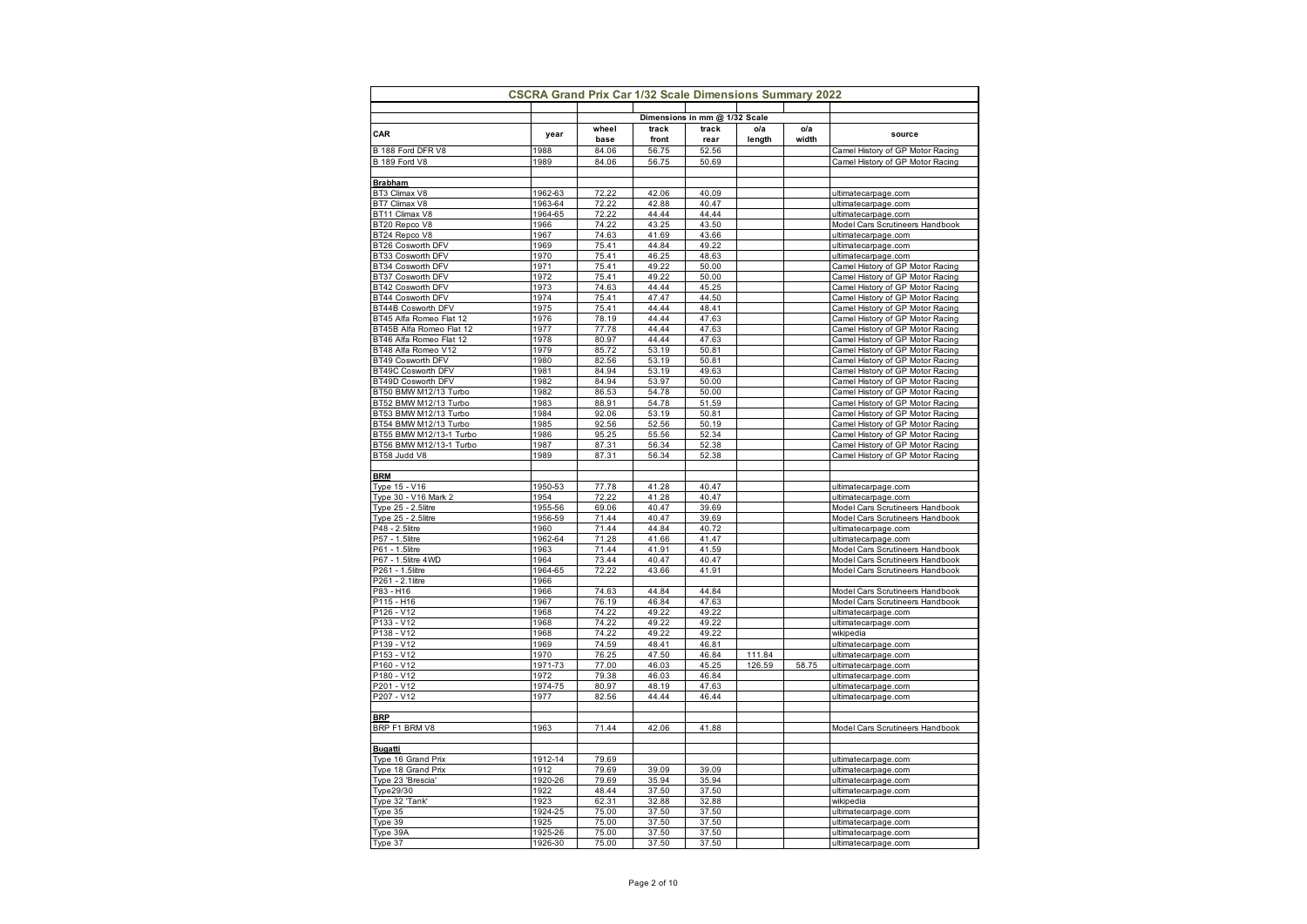| <b>CSCRA Grand Prix Car 1/32 Scale Dimensions Summary 2022</b> |         |       |       |                               |        |       |                                        |  |
|----------------------------------------------------------------|---------|-------|-------|-------------------------------|--------|-------|----------------------------------------|--|
|                                                                |         |       |       | Dimensions in mm @ 1/32 Scale |        |       |                                        |  |
| CAR                                                            | year    | wheel | track | track                         | o/a    | o/a   | source                                 |  |
|                                                                |         | base  | front | rear                          | length | width |                                        |  |
| Type 35C                                                       | 1926-30 | 75.00 | 37.50 | 37.50                         |        |       | ultimatecarpage.com                    |  |
| Type 35B                                                       | 1927-31 | 75.00 | 37.50 | 37.50                         |        |       | ultimatecarpage.com                    |  |
| Type 45                                                        | 1929    | 81.25 | 39.06 | 39.06                         |        |       | bugatti-trust.co.uk                    |  |
| Type 54                                                        | 1931    | 85.94 | 42.19 | 42.19                         |        |       | ultimatecarpage.com                    |  |
| Type 51                                                        | 1931-35 | 75.00 | 37.50 | 37.50                         |        |       | ultimatecarpage.com                    |  |
| Type 59                                                        | 1933-36 | 81.16 | 39.09 | 39.09                         |        |       | ultimatecarpage.com                    |  |
| Type 59/50B                                                    | 1935-39 | 81.25 | 39.06 | 39.06                         |        |       | ultimatecarpage.com                    |  |
| Type 251                                                       | 1956    | 68.66 | 40.47 | 39.69                         |        |       | Model Cars Scrutineers Handbook        |  |
| Coloni                                                         |         |       |       |                               |        |       |                                        |  |
| FC Ford-Cosworth DFZ                                           | 1987    | 87.50 | 54.69 | 48.44                         |        |       | Camel History of GP Motor Racing       |  |
| FC188 Ford-Cosworth DFZ                                        | 1988    | 88.13 | 55.94 | 51.56                         |        |       | Camel History of GP Motor Racing       |  |
| C3 Cosworth DFR                                                | 1989    | 87.50 | 56.56 | 51.88                         |        |       | Camel History of GP Motor Racing       |  |
|                                                                |         |       |       |                               |        |       |                                        |  |
| Connaught                                                      |         |       |       |                               |        |       |                                        |  |
| A Series                                                       | 1952-53 | 67.47 | 36.91 | 38.50                         |        |       | ultimatecarpage.com                    |  |
| B Type 'Syracuse'                                              | 1954-56 | 71.44 | 39.69 | 39.69                         |        |       | Model Cars Scrutineers Handbook        |  |
| <b>Connew</b>                                                  |         |       |       |                               |        |       |                                        |  |
| PC1 Cosworth DFV                                               | 1972    | 77.78 | 49.19 | 49.28                         |        |       | Camel History of GP Motor Racing       |  |
|                                                                |         |       |       |                               |        |       |                                        |  |
| Cooper<br>T20 Mk1 Bristol (Formula 2)                          | 1952    | 71.44 | 39.69 | 39.69                         |        |       | Model Cars Scrutineers Handbook        |  |
|                                                                |         |       |       |                               |        |       |                                        |  |
| T23 Mk II Bristol (Formula 2)                                  | 1953    | 71.44 | 36.50 | 36.91                         |        |       | Model Cars Scrutineers Handbook        |  |
| T24 MkII Alta (Formula 2)                                      | 1953    | 71.44 | 36.50 | 36.91                         |        |       | Model Cars Scrutineers Handbook        |  |
| T24 MkII Alta (Formula 2)                                      | 1954    | 69.06 | 38.91 | 38.91                         |        |       | Model Cars Scrutineers Handbook        |  |
| T41 Mkl Climax (Formula 2)                                     | 1956    | 70.66 | 36.13 | 37.31                         |        |       | Model Cars Scrutineers Handbook        |  |
| T43 MkII Climax (Formula 2)                                    | 1957    | 72.22 | 36.13 | 37.31                         |        |       | Model Cars Scrutineers Handbook        |  |
| T45 MkIII Climax                                               | 1958    | 72.22 | 36.13 | 37.31                         |        |       | <b>Model Cars Scrutineers Handbook</b> |  |
| T51 Climax                                                     | 1959    | 72.22 | 36.91 | 38.09                         |        |       | ultimatecarpage.com                    |  |
| T53 (Lowline) Climax                                           | 1960    | 72.22 | 36.91 | 38.09                         |        |       | Model Cars Scrutineers Handbook        |  |
| T55 (Slimline) Climax                                          | 1961    | 72.22 | 37.31 | 38.50                         |        |       | Model Cars Scrutineers Handbook        |  |
| T58 Climax V8                                                  | 1961    |       |       |                               |        |       |                                        |  |
| T60 Climax V8                                                  | 1962    | 72.22 | 40.88 | 40.09                         |        |       | ultimatecarpage.com                    |  |
| T66 Climax V8                                                  | 1963    | 72.22 | 40.88 | 40.09                         |        |       | ultimatecarpage.com                    |  |
| T73 Climax V8                                                  | 1964    | 73.44 | 41.28 | 41.28                         |        |       | Model Cars Scrutineers Handbook        |  |
| T77 Climax V8                                                  | 1965    |       |       |                               |        |       |                                        |  |
| T81 Maserati V12                                               | 1966    | 77.81 | 46.72 | 45.47                         |        |       | ultimatecarpage.com                    |  |
| T81B Maserati V12                                              | 1967    | 77.78 | 47.63 | 47.63                         |        |       | Model Cars Scrutineers Handbook        |  |
| T86 Maserati V12                                               | 1967    | 77.78 | 49.22 | 49.22                         |        |       | ultimatecarpage.com                    |  |
| T86B BRM V12                                                   | 1968    | 77.78 | 49.22 | 49.22                         |        |       | ultimatecarpage.com                    |  |
| T86C Alfa Romeo V8                                             | 1968    | 77.78 | 49.22 | 49.22                         |        |       | ultimatecarpage.com                    |  |
|                                                                |         |       |       |                               |        |       |                                        |  |
| <b>Dallara</b><br>BMS 188 Ford-Cosworth DFZ                    | 1988    | 90.00 | 56.00 | 52.25                         |        |       | Camel History of GP Motor Racing       |  |
|                                                                |         |       |       |                               |        |       |                                        |  |
| BMS 189 Cosworth DFR                                           | 1989    | 89.31 | 56.00 | 52.38                         |        |       | Camel History of GP Motor Racing       |  |
| Delage                                                         |         |       |       |                               |        |       |                                        |  |
| Type Y                                                         | 1913-14 |       |       |                               |        |       |                                        |  |
| 2LCV                                                           | 1923-25 |       |       |                               |        |       |                                        |  |
| 15 S8                                                          | 1926/27 | 77.97 | 42.03 | 42.03                         |        |       | ultimatecarpage.com                    |  |
|                                                                |         |       |       |                               |        |       |                                        |  |
| Delahaye                                                       |         |       |       |                               |        |       |                                        |  |
| 145                                                            | 1938    | 84.38 | 42.09 | 42.56                         |        |       | ultimatecarpage.com                    |  |
| Eagle                                                          |         |       |       |                               |        |       |                                        |  |
| Mark 1 Climax                                                  | 1966    | 76.59 | 48.41 | 48.41                         |        |       | ultimatecarpage.com                    |  |
| Mark 1 Weslake                                                 | 1966-67 | 76.59 | 48.41 | 48.41                         |        |       | ultimatecarpage.com                    |  |
|                                                                |         |       |       |                               |        |       |                                        |  |
| Ensign                                                         |         |       |       |                               |        |       |                                        |  |
| MN01 Cosworth DFV                                              | 1973    | 80.16 | 48.41 | 46.81                         |        |       | Camel History of GP Motor Racing       |  |
| MN02 Cosworth DFV                                              | 1974    | 80.16 | 48.41 | 46.81                         |        |       | Camel History of GP Motor Racing       |  |
| MN04 Cosworth DFV                                              | 1975    | 80.16 | 46.84 | 47.63                         |        |       | Camel History of GP Motor Racing       |  |
| MN05 Cosworth DFV                                              | 1976    | 81.75 | 46.03 | 49.22                         |        |       | Camel History of GP Motor Racing       |  |
| MN06 Cosworth DFV                                              | 1977-78 | 81.75 | 46.03 | 49.22                         |        |       | Camel History of GP Motor Racing       |  |
| MN09 Cosworth DFV                                              | 1979    | 83.34 | 55.56 | 50.81                         |        |       | Camel History of GP Motor Racing       |  |
| MN10 - MN14 Cosworth DFV                                       | 1980    | 85.72 | 52.38 | 49.63                         |        |       | Camel History of GP Motor Racing       |  |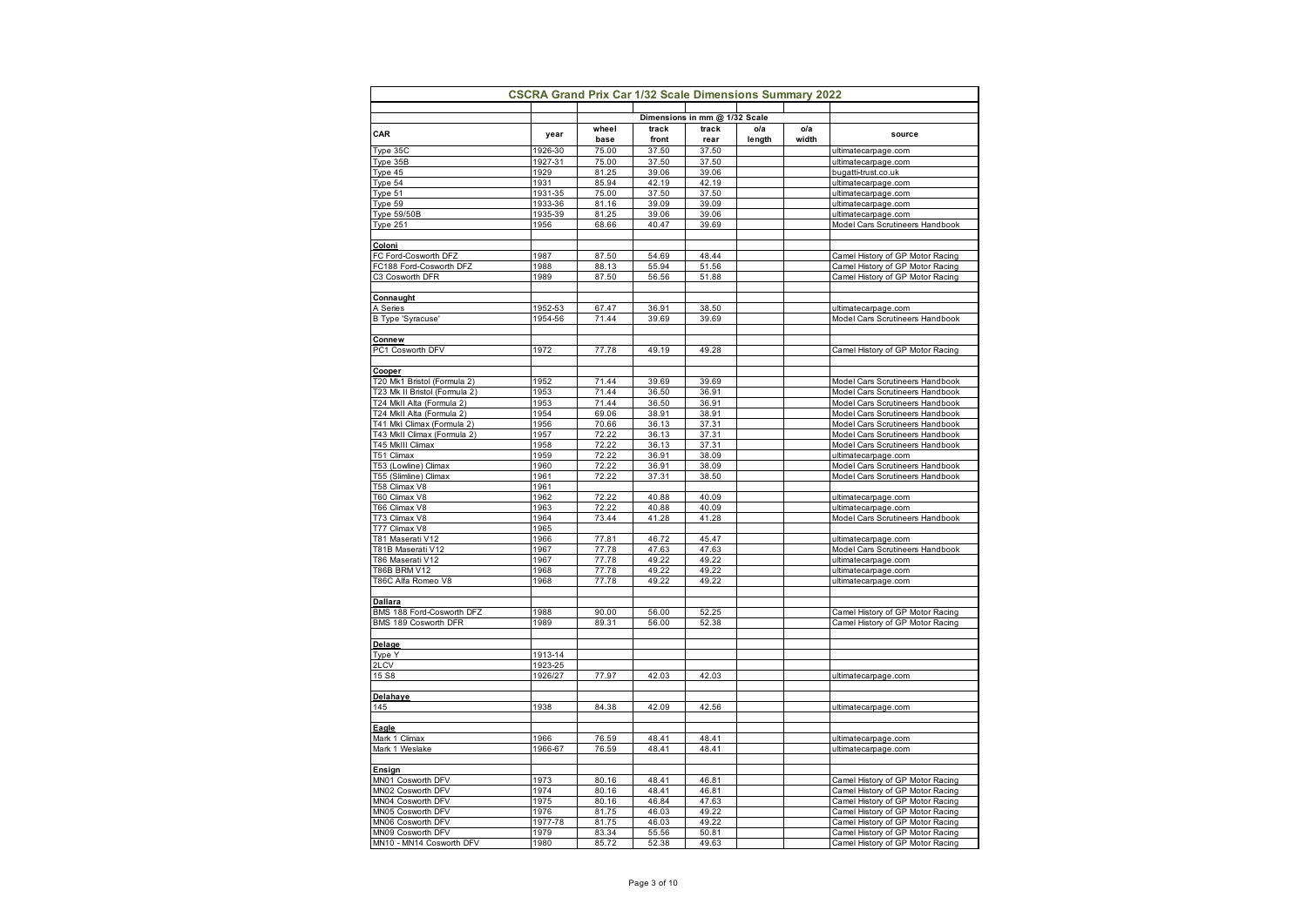|                                                              |                 | <b>CSCRA Grand Prix Car 1/32 Scale Dimensions Summary 2022</b> |                      |                               |               |              |                                                                      |
|--------------------------------------------------------------|-----------------|----------------------------------------------------------------|----------------------|-------------------------------|---------------|--------------|----------------------------------------------------------------------|
|                                                              |                 |                                                                |                      | Dimensions in mm @ 1/32 Scale |               |              |                                                                      |
| CAR                                                          | year            | wheel<br>base                                                  | track<br>front       | track<br>rear                 | o/a<br>length | o/a<br>width | source                                                               |
| MN15 Cosworth DFV                                            | 1981            | 82.56                                                          | 54.78                | 50.81                         |               |              | Camel History of GP Motor Racing                                     |
| N181 Cosworth DFV                                            | 1982            | 84.13                                                          | 53.97                | 50.00                         |               |              | Camel History of GP Motor Racing                                     |
|                                                              |                 |                                                                |                      |                               |               |              |                                                                      |
| <b>Euroracing - EuroBrun</b><br>T183 T/B Alfa Romeo V8 Turbo | 1983            | 85.00                                                          | 52.50                | 56.88                         |               |              | Camel History of GP Motor Racing                                     |
| 184T Alfa Romeo V8 Turbo                                     | 1984            | 85.00                                                          | 56.56                | 52.50                         |               |              | Camel History of GP Motor Racing                                     |
| 185T Alfa Romeo V8 Turbo                                     | 1985            | 85.00                                                          | 56.56                | 52.50                         |               |              | Camel History of GP Motor Racing                                     |
| ER 188 Ford Cosworth DFZ                                     | 1988            | 85.63                                                          | 56.88                | 52.19                         |               |              | Camel History of GP Motor Racing                                     |
| ER 189 Judd CV V8                                            | 1989            | 90.78                                                          | 56.56                | 52.75                         |               |              | Camel History of GP Motor Racing                                     |
| Ferguson                                                     |                 |                                                                |                      |                               |               |              |                                                                      |
| P99 Climax 4WD                                               | 1961            | 71.44                                                          | 41.28                | 39.69                         |               |              | Model Cars Scrutineers Handbook                                      |
|                                                              |                 |                                                                |                      |                               |               |              |                                                                      |
| Ferrari                                                      |                 |                                                                |                      |                               |               |              |                                                                      |
| 125<br>125                                                   | 1948<br>1949    | 67.50<br>72.50                                                 |                      |                               |               |              | wikipedia<br>wikipedia                                               |
| 275                                                          | 1950            | 72.50                                                          |                      |                               |               |              | wikipedia                                                            |
| 275                                                          | 1950            | 75.63                                                          |                      |                               |               |              | wikipedia                                                            |
| 340                                                          | 1950            | 75.63                                                          | 39.94                | 39.06                         |               |              | ultimatecarpage.com                                                  |
| 375                                                          | 1950-51         | 72.50                                                          | 39.69                | 39.06                         |               |              | ultimatecarpage.com                                                  |
| 212                                                          | 1951            | 72.50                                                          | 39.22                | 37.50                         |               |              | ultimatecarpage.com                                                  |
| 500 (Formula 2)<br>553 (Formula 2)                           | 1952-53<br>1953 | 67.50<br>67.50                                                 | 39.69<br>39.94       | 39.06<br>39.06                |               |              | ultimatecarpage.com<br>f1technical.net                               |
| 553 Squalo                                                   | 1954            | 67.50                                                          | 39.94                | 39.06                         |               |              | f1technical.net                                                      |
| 625                                                          | 1954            | 67.50                                                          | 39.94                | 39.06                         |               |              | ultimatecarpage.com                                                  |
| 555 Super Sqalo                                              | 1955            | 67.50                                                          | 39.94                | 39.06                         |               |              | ultimatecarpage.com                                                  |
| Lancia-Ferrari D50                                           | 1956            | 71.25                                                          | 39.69                | 39.69                         |               |              | ultimatecarpage.com                                                  |
| 801                                                          | 1957            | 71.25                                                          | 40.78                | 41.69                         |               |              | ultimatecarpage.com                                                  |
| 246 Dino<br>256 Dino                                         | 1958<br>1959    | 67.50<br>73.63                                                 | 38.75<br>38.69       | 38.75<br>38.69                |               |              | ultimatecarpage.com<br>Model Cars Scrutineers Handbook               |
| 256 Dino                                                     | 1960            | 69.38                                                          | 38.75                | 40.63                         |               |              | f1technical.net                                                      |
| 246P Dino (Rear Engine)                                      | 1960            | 72.50                                                          | 38.13                | 37.19                         |               |              | wikipedia                                                            |
| 156 Shark Nose                                               | 1961            | 71.88                                                          | 39.38                | 39.38                         |               |              | ultimatecarpage.com                                                  |
| 156 Experimental                                             | 1962            | 71.44                                                          | 41.28                | 40.47                         |               |              | Model Cars Scrutineers Handbook                                      |
| 156 Aero<br>158                                              | 1963<br>1964-65 | 74.38<br>74.38                                                 | 43.13<br>42.19       | 41.88<br>42.19                |               |              | ultimatecarpage.com<br>ultimatecarpage.com                           |
| 1512                                                         | 1964-65         | 75.00                                                          | 42.19                | 42.19                         |               |              | ultimatecarpage.com                                                  |
| 246 F1-66 V6                                                 | 1966            | 74.38                                                          | 42.50                | 42.50                         |               |              | wikipedia                                                            |
| 312/66 V12                                                   | 1966            | 75.00                                                          | 45.31                | 44.84                         |               |              | f1technical.net                                                      |
| 312/66 V12 (Parkes Long WB car)                              | 1966-67         |                                                                |                      |                               |               |              |                                                                      |
| 312/67 V12<br>312/68 V12                                     | 1967<br>1968    | 75.00<br>75.00                                                 | 48.47<br>48.44       | 48.00<br>48.75                |               |              | ultimatecarpage.com<br>ultimatecarpage.com                           |
| 312/69 V12                                                   | 1969            | 75.00                                                          | 48.44                | 48.78                         |               |              | ultimatecarpage.com                                                  |
| 312 B - Flat 12                                              | 1970-71         | 74.38                                                          | 46.25-48.28          | 46.41-48.59                   |               |              | Camel History of GP Motor Racing                                     |
| 312 B2 - Flat 12                                             | 1971-72         | 73.44                                                          | 44.38                | 44.38                         |               |              | Camel History of GP Motor Racing                                     |
| 312 B3 - Flat 12                                             | 1973            | 78.13                                                          | 50.78                | 50.16                         |               |              | Camel History of GP Motor Racing                                     |
| 312 B3 - Flat 12<br>312 T - Flat 12                          | 1974<br>1975    | 78.13<br>78.13                                                 | 50.00<br>46.88       | 51.25<br>25-48.13<br>46       |               |              | Camel History of GP Motor Racing<br>Camel History of GP Motor Racing |
| 312 T2 - Flat 12                                             | 1976            | 80.00                                                          | 43.84                | 44.69                         |               |              | Camel History of GP Motor Racing                                     |
| 312 T2 - Flat 12                                             | 1977            | 80.00                                                          | 46.88-48.44          | 46.25-47.50                   |               |              | Camel History of GP Motor Racing                                     |
| 312 T3 - Flat 12                                             | 1978            | 80.63                                                          |                      | 50.00-51.56 45.31-48.44       |               |              | Camel History of GP Motor Racing                                     |
| 312 T4 - Flat 12                                             | 1979            | 84.38                                                          | 53.13                | 50.00                         |               |              | Camel History of GP Motor Racing                                     |
| 312 T5 - Flat 12<br>126 CK 126 V6 Turbo                      | 1980<br>1980-81 | 84.38<br>84.38-89.06                                           | 51.56<br>55.00-55.63 | 50.31<br>52.50-51.56          |               |              | Camel History of GP Motor Racing<br>Camel History of GP Motor Racing |
| 126 C2 126 V6 Turbo - Trans Gearbox                          | 1982            | 82.81                                                          | 54.69                | 51.56                         |               |              | Camel History of GP Motor Racing                                     |
| 126 C2 126 V6 Turbo - Long Gearbox                           | 1982            | 87.50                                                          | 54.69                | 51.56                         |               |              | Camel History of GP Motor Racing                                     |
| 126 C2/B 126C V6 Turbo                                       | 1983            | 83.13                                                          | 55.31                | 51.88                         |               |              | Camel History of GP Motor Racing                                     |
| 126 C3 126C V6 Turbo                                         | 1983            | 81.25                                                          | 55.31                | 51.88                         |               |              | Camel History of GP Motor Racing                                     |
| 126 C4 126C V6 Turbo<br>156/85 126C V6 Turbo                 | 1984<br>1985    | 85.72<br>86.31                                                 | 56.75<br>56.16       | 52.00<br>52.00                |               |              | Camel History of GP Motor Racing                                     |
| F1-86 126C V6 Turbo                                          | 1986            | 86.44                                                          | 56.47                | 51.97                         |               |              | Camel History of GP Motor Racing<br>Camel History of GP Motor Racing |
| F1-87 V6 Turbo                                               | 1987            | 87.50                                                          | 55.97                | 52.28                         |               |              | Camel History of GP Motor Racing                                     |
| F1-88 V6 Turbo                                               | 1988            | 87.50                                                          | 55.97                | 52.28                         |               |              | Camel History of GP Motor Racing                                     |
| F1-89 V12                                                    | 1989            | 90.00                                                          | 56.25                | 50.00                         |               |              | Camel History of GP Motor Racing                                     |
|                                                              |                 |                                                                |                      |                               |               |              |                                                                      |
| <b>Fiat</b><br>130HP F-2                                     | 1907            |                                                                |                      |                               |               |              |                                                                      |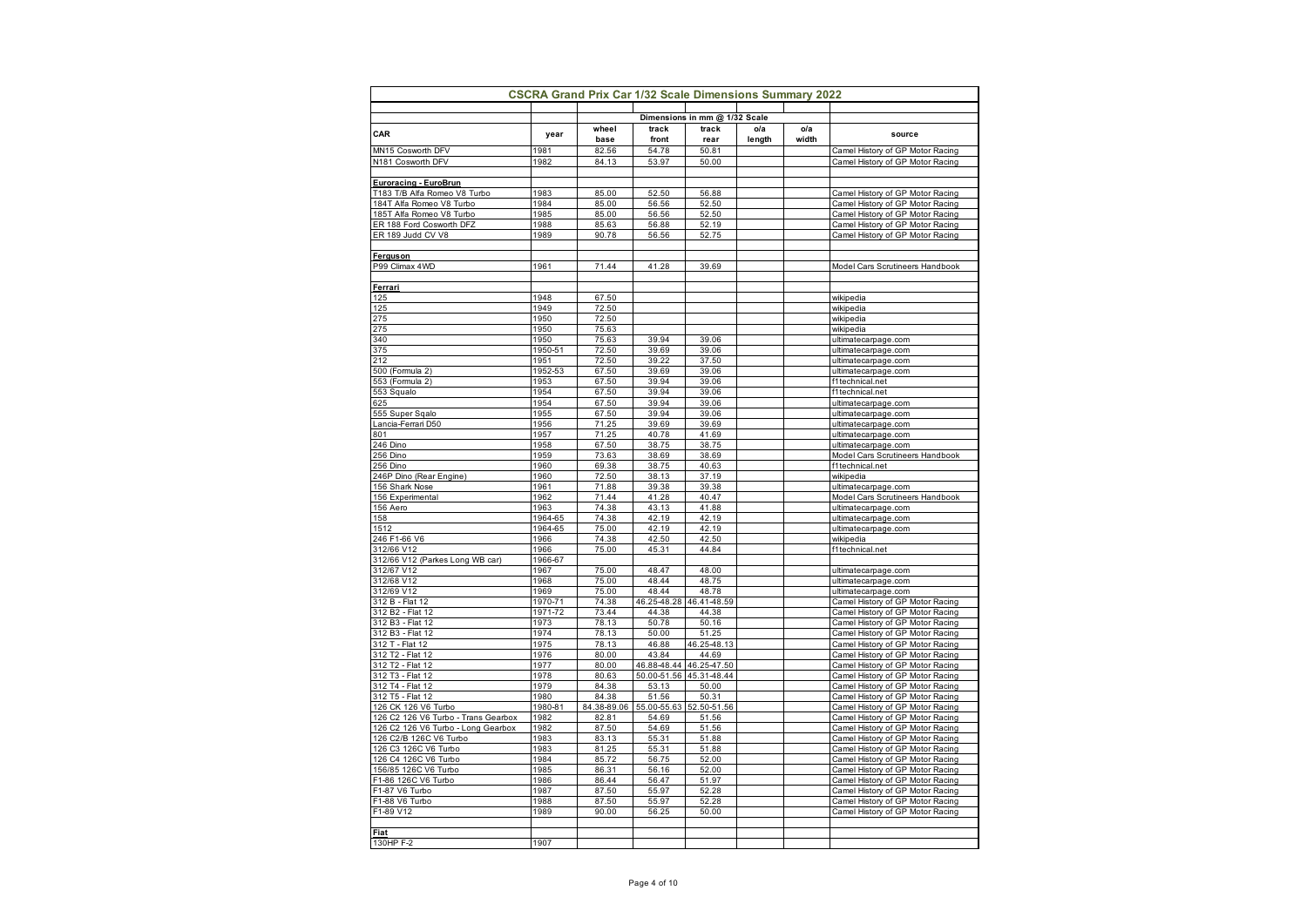| year    | base                                                                                                                                                                                                                                          | front                                                                                                                                                                                                                                                             | rear                                                                                                                                                                                                                                                              | length                                                                                                                                                                                                                                                            | width                                | source                                                               |
|---------|-----------------------------------------------------------------------------------------------------------------------------------------------------------------------------------------------------------------------------------------------|-------------------------------------------------------------------------------------------------------------------------------------------------------------------------------------------------------------------------------------------------------------------|-------------------------------------------------------------------------------------------------------------------------------------------------------------------------------------------------------------------------------------------------------------------|-------------------------------------------------------------------------------------------------------------------------------------------------------------------------------------------------------------------------------------------------------------------|--------------------------------------|----------------------------------------------------------------------|
| 1910    |                                                                                                                                                                                                                                               |                                                                                                                                                                                                                                                                   |                                                                                                                                                                                                                                                                   |                                                                                                                                                                                                                                                                   |                                      |                                                                      |
|         |                                                                                                                                                                                                                                               |                                                                                                                                                                                                                                                                   |                                                                                                                                                                                                                                                                   |                                                                                                                                                                                                                                                                   |                                      | ultimatecarpage.com                                                  |
|         |                                                                                                                                                                                                                                               |                                                                                                                                                                                                                                                                   |                                                                                                                                                                                                                                                                   |                                                                                                                                                                                                                                                                   |                                      | grandprixhistory.org                                                 |
|         |                                                                                                                                                                                                                                               |                                                                                                                                                                                                                                                                   |                                                                                                                                                                                                                                                                   |                                                                                                                                                                                                                                                                   |                                      |                                                                      |
|         |                                                                                                                                                                                                                                               |                                                                                                                                                                                                                                                                   |                                                                                                                                                                                                                                                                   |                                                                                                                                                                                                                                                                   |                                      |                                                                      |
| 1975    | 75.31                                                                                                                                                                                                                                         | 46.88                                                                                                                                                                                                                                                             | 48.44                                                                                                                                                                                                                                                             |                                                                                                                                                                                                                                                                   |                                      | Camel History of GP Motor Racing                                     |
| 1976    | 78.31                                                                                                                                                                                                                                         | 47.19                                                                                                                                                                                                                                                             | 48.84                                                                                                                                                                                                                                                             |                                                                                                                                                                                                                                                                   |                                      | Camel History of GP Motor Racing                                     |
| 1977    | 84.94                                                                                                                                                                                                                                         | 47.63                                                                                                                                                                                                                                                             | 49.22                                                                                                                                                                                                                                                             |                                                                                                                                                                                                                                                                   |                                      | Camel History of GP Motor Racing                                     |
| 1978    | 84.94                                                                                                                                                                                                                                         | 52.78                                                                                                                                                                                                                                                             | 49.63                                                                                                                                                                                                                                                             |                                                                                                                                                                                                                                                                   |                                      | Camel History of GP Motor Racing                                     |
| 1979    | 86.88                                                                                                                                                                                                                                         | 53.31                                                                                                                                                                                                                                                             | 49.88                                                                                                                                                                                                                                                             |                                                                                                                                                                                                                                                                   |                                      | Camel History of GP Motor Racing                                     |
|         |                                                                                                                                                                                                                                               |                                                                                                                                                                                                                                                                   |                                                                                                                                                                                                                                                                   |                                                                                                                                                                                                                                                                   |                                      | Camel History of GP Motor Racing                                     |
|         |                                                                                                                                                                                                                                               |                                                                                                                                                                                                                                                                   |                                                                                                                                                                                                                                                                   |                                                                                                                                                                                                                                                                   |                                      | Camel History of GP Motor Racing                                     |
|         |                                                                                                                                                                                                                                               |                                                                                                                                                                                                                                                                   |                                                                                                                                                                                                                                                                   |                                                                                                                                                                                                                                                                   |                                      | Camel History of GP Motor Racing                                     |
|         |                                                                                                                                                                                                                                               |                                                                                                                                                                                                                                                                   |                                                                                                                                                                                                                                                                   |                                                                                                                                                                                                                                                                   |                                      | Camel History of GP Motor Racing<br>Camel History of GP Motor Racing |
|         |                                                                                                                                                                                                                                               |                                                                                                                                                                                                                                                                   |                                                                                                                                                                                                                                                                   |                                                                                                                                                                                                                                                                   |                                      |                                                                      |
|         |                                                                                                                                                                                                                                               |                                                                                                                                                                                                                                                                   |                                                                                                                                                                                                                                                                   |                                                                                                                                                                                                                                                                   |                                      |                                                                      |
| 1952-53 | 71.44                                                                                                                                                                                                                                         | 43.66                                                                                                                                                                                                                                                             | 43.66                                                                                                                                                                                                                                                             |                                                                                                                                                                                                                                                                   |                                      | Model Cars Scrutineers Handbook                                      |
| 1955-57 | 70.31                                                                                                                                                                                                                                         | 39.38                                                                                                                                                                                                                                                             | 38.56                                                                                                                                                                                                                                                             |                                                                                                                                                                                                                                                                   |                                      | Model Cars Scrutineers Handbook                                      |
|         |                                                                                                                                                                                                                                               |                                                                                                                                                                                                                                                                   |                                                                                                                                                                                                                                                                   |                                                                                                                                                                                                                                                                   |                                      |                                                                      |
|         |                                                                                                                                                                                                                                               |                                                                                                                                                                                                                                                                   |                                                                                                                                                                                                                                                                   |                                                                                                                                                                                                                                                                   |                                      |                                                                      |
|         |                                                                                                                                                                                                                                               |                                                                                                                                                                                                                                                                   |                                                                                                                                                                                                                                                                   |                                                                                                                                                                                                                                                                   |                                      | ultimatecarpage.com<br>ultimatecarpage.com                           |
|         |                                                                                                                                                                                                                                               |                                                                                                                                                                                                                                                                   |                                                                                                                                                                                                                                                                   |                                                                                                                                                                                                                                                                   |                                      | Camel History of GP Motor Racing                                     |
|         |                                                                                                                                                                                                                                               |                                                                                                                                                                                                                                                                   |                                                                                                                                                                                                                                                                   |                                                                                                                                                                                                                                                                   |                                      | Camel History of GP Motor Racing                                     |
|         |                                                                                                                                                                                                                                               |                                                                                                                                                                                                                                                                   |                                                                                                                                                                                                                                                                   |                                                                                                                                                                                                                                                                   |                                      |                                                                      |
|         |                                                                                                                                                                                                                                               |                                                                                                                                                                                                                                                                   |                                                                                                                                                                                                                                                                   |                                                                                                                                                                                                                                                                   |                                      |                                                                      |
| 1975    | 80.41                                                                                                                                                                                                                                         | 50.81                                                                                                                                                                                                                                                             | 50.00                                                                                                                                                                                                                                                             |                                                                                                                                                                                                                                                                   |                                      | ultimatecarpage.com                                                  |
|         |                                                                                                                                                                                                                                               |                                                                                                                                                                                                                                                                   |                                                                                                                                                                                                                                                                   |                                                                                                                                                                                                                                                                   |                                      |                                                                      |
|         |                                                                                                                                                                                                                                               |                                                                                                                                                                                                                                                                   |                                                                                                                                                                                                                                                                   |                                                                                                                                                                                                                                                                   |                                      |                                                                      |
|         |                                                                                                                                                                                                                                               |                                                                                                                                                                                                                                                                   |                                                                                                                                                                                                                                                                   |                                                                                                                                                                                                                                                                   |                                      | Model Cars Scrutineers Handbook                                      |
|         |                                                                                                                                                                                                                                               |                                                                                                                                                                                                                                                                   |                                                                                                                                                                                                                                                                   |                                                                                                                                                                                                                                                                   |                                      | Model Cars Scrutineers Handbook                                      |
|         |                                                                                                                                                                                                                                               |                                                                                                                                                                                                                                                                   |                                                                                                                                                                                                                                                                   |                                                                                                                                                                                                                                                                   |                                      | Model Cars Scrutineers Handbook                                      |
|         |                                                                                                                                                                                                                                               |                                                                                                                                                                                                                                                                   |                                                                                                                                                                                                                                                                   |                                                                                                                                                                                                                                                                   |                                      | Model Cars Scrutineers Handbook<br>ultimatecarpage.com               |
|         |                                                                                                                                                                                                                                               |                                                                                                                                                                                                                                                                   |                                                                                                                                                                                                                                                                   |                                                                                                                                                                                                                                                                   |                                      | wikipedia                                                            |
|         |                                                                                                                                                                                                                                               |                                                                                                                                                                                                                                                                   |                                                                                                                                                                                                                                                                   |                                                                                                                                                                                                                                                                   |                                      | f1technical.net                                                      |
|         |                                                                                                                                                                                                                                               |                                                                                                                                                                                                                                                                   |                                                                                                                                                                                                                                                                   |                                                                                                                                                                                                                                                                   |                                      |                                                                      |
|         |                                                                                                                                                                                                                                               |                                                                                                                                                                                                                                                                   |                                                                                                                                                                                                                                                                   |                                                                                                                                                                                                                                                                   |                                      |                                                                      |
| 1973-74 | 77.78                                                                                                                                                                                                                                         | 49.22                                                                                                                                                                                                                                                             | 47.63                                                                                                                                                                                                                                                             |                                                                                                                                                                                                                                                                   |                                      | Camel History of GP Moroer Racing                                    |
|         |                                                                                                                                                                                                                                               |                                                                                                                                                                                                                                                                   |                                                                                                                                                                                                                                                                   |                                                                                                                                                                                                                                                                   |                                      |                                                                      |
|         |                                                                                                                                                                                                                                               |                                                                                                                                                                                                                                                                   |                                                                                                                                                                                                                                                                   |                                                                                                                                                                                                                                                                   |                                      |                                                                      |
|         |                                                                                                                                                                                                                                               |                                                                                                                                                                                                                                                                   |                                                                                                                                                                                                                                                                   |                                                                                                                                                                                                                                                                   |                                      | ultimatecarpage.com                                                  |
|         |                                                                                                                                                                                                                                               |                                                                                                                                                                                                                                                                   |                                                                                                                                                                                                                                                                   |                                                                                                                                                                                                                                                                   |                                      |                                                                      |
|         |                                                                                                                                                                                                                                               |                                                                                                                                                                                                                                                                   |                                                                                                                                                                                                                                                                   |                                                                                                                                                                                                                                                                   |                                      | ultimatecarpage.com                                                  |
|         |                                                                                                                                                                                                                                               |                                                                                                                                                                                                                                                                   |                                                                                                                                                                                                                                                                   |                                                                                                                                                                                                                                                                   |                                      |                                                                      |
|         |                                                                                                                                                                                                                                               |                                                                                                                                                                                                                                                                   |                                                                                                                                                                                                                                                                   |                                                                                                                                                                                                                                                                   |                                      |                                                                      |
| 1976    | 81.50                                                                                                                                                                                                                                         | 48.00                                                                                                                                                                                                                                                             | 50.00                                                                                                                                                                                                                                                             |                                                                                                                                                                                                                                                                   |                                      | Camel History of GP Motor Racing                                     |
|         |                                                                                                                                                                                                                                               |                                                                                                                                                                                                                                                                   |                                                                                                                                                                                                                                                                   |                                                                                                                                                                                                                                                                   |                                      | Camel History of GP Motor Racing                                     |
|         |                                                                                                                                                                                                                                               |                                                                                                                                                                                                                                                                   |                                                                                                                                                                                                                                                                   |                                                                                                                                                                                                                                                                   |                                      | Camel History of GP Motor Racing                                     |
|         |                                                                                                                                                                                                                                               |                                                                                                                                                                                                                                                                   |                                                                                                                                                                                                                                                                   |                                                                                                                                                                                                                                                                   |                                      | Camel History of GP Motor Racing                                     |
|         |                                                                                                                                                                                                                                               |                                                                                                                                                                                                                                                                   |                                                                                                                                                                                                                                                                   |                                                                                                                                                                                                                                                                   |                                      | Camel History of GP Motor Racing<br>Camel History of GP Motor Racing |
|         |                                                                                                                                                                                                                                               |                                                                                                                                                                                                                                                                   |                                                                                                                                                                                                                                                                   |                                                                                                                                                                                                                                                                   |                                      | Camel History of GP Motor Racing                                     |
|         |                                                                                                                                                                                                                                               |                                                                                                                                                                                                                                                                   |                                                                                                                                                                                                                                                                   |                                                                                                                                                                                                                                                                   |                                      | Camel History of GP Motor Racing                                     |
| 1982    | 84.38                                                                                                                                                                                                                                         | 56.25                                                                                                                                                                                                                                                             | 50.00                                                                                                                                                                                                                                                             |                                                                                                                                                                                                                                                                   |                                      | Camel History of GP Motor Racing                                     |
| 1983    | 82.19                                                                                                                                                                                                                                         | 56.25                                                                                                                                                                                                                                                             | 51.63                                                                                                                                                                                                                                                             |                                                                                                                                                                                                                                                                   |                                      | Camel History of GP Motor Racing                                     |
| 1984    | 87.81                                                                                                                                                                                                                                         | 56.25                                                                                                                                                                                                                                                             | 51.63                                                                                                                                                                                                                                                             |                                                                                                                                                                                                                                                                   |                                      | Camel History of GP Motor Racing                                     |
| 1985    | 88.59                                                                                                                                                                                                                                         | 55.94                                                                                                                                                                                                                                                             | 51.94                                                                                                                                                                                                                                                             |                                                                                                                                                                                                                                                                   |                                      | Camel History of GP Motor Racing                                     |
|         |                                                                                                                                                                                                                                               |                                                                                                                                                                                                                                                                   |                                                                                                                                                                                                                                                                   |                                                                                                                                                                                                                                                                   |                                      | Camel History of GP Motor Racing                                     |
|         | 88.59                                                                                                                                                                                                                                         | 55.94                                                                                                                                                                                                                                                             | 52.03                                                                                                                                                                                                                                                             |                                                                                                                                                                                                                                                                   |                                      |                                                                      |
| 1987    |                                                                                                                                                                                                                                               |                                                                                                                                                                                                                                                                   |                                                                                                                                                                                                                                                                   |                                                                                                                                                                                                                                                                   |                                      | Camel History of GP Motor Racing                                     |
| 1988    | 89.53                                                                                                                                                                                                                                         | 55.94                                                                                                                                                                                                                                                             | 51.94                                                                                                                                                                                                                                                             |                                                                                                                                                                                                                                                                   |                                      | Camel History of GP Motor Racing                                     |
| 1989    | 89.06                                                                                                                                                                                                                                         | 56.56                                                                                                                                                                                                                                                             | 53.06                                                                                                                                                                                                                                                             |                                                                                                                                                                                                                                                                   |                                      | Camel History of GP Motor Racing                                     |
|         | 1911<br>1922<br>1927<br>1979<br>1980<br>1980<br>1981<br>1982<br>1974-75<br>1975<br>1976<br>1977-78<br>1964<br>1965<br>1966<br>1967<br>1967<br>1968<br>1968<br>1908<br>1954-55<br>1977<br>1978<br>1978<br>1979<br>1980<br>1981<br>1982<br>1986 | wheel<br>84.94<br>78.19<br>86.88<br>82.56<br>81.75<br>82.41<br>82.41<br>79.38<br>80.16<br>79.38<br>83.34<br>71.88<br>71.44<br>78.13<br>78.13<br>76.19<br>75.25<br>73.75<br>95.31<br>71.25<br>81.50<br>86.25<br>84.38<br>87.31<br>87.50<br>86.88<br>86.88<br>88.59 | track<br>44.84<br>37.72<br>61.13<br>55.56<br>53.97<br>57.16<br>58.75<br>46.03<br>43.66<br>46.03<br>51.59<br>42.06<br>42.06<br>45.25<br>51.44<br>48.41<br>45.00<br>46.88<br>43.75<br>40.44<br>48.00<br>50.78<br>50.78<br>54.31<br>55.56<br>53.44<br>53.44<br>55.94 | track<br>44.84<br>37.72<br>50.66<br>50.81<br>50.81<br>55.06<br>53.97<br>48.41<br>44.44<br>48.22<br>47.63<br>42.06<br>42.06<br>46.84<br>53.03<br>46.84<br>43.75<br>44.22<br>43.75<br>41.56<br>50.00<br>50.00<br>50.34<br>50.00<br>50.25<br>52.44<br>52.44<br>51.94 | Dimensions in mm @ 1/32 Scale<br>o/a | o/a                                                                  |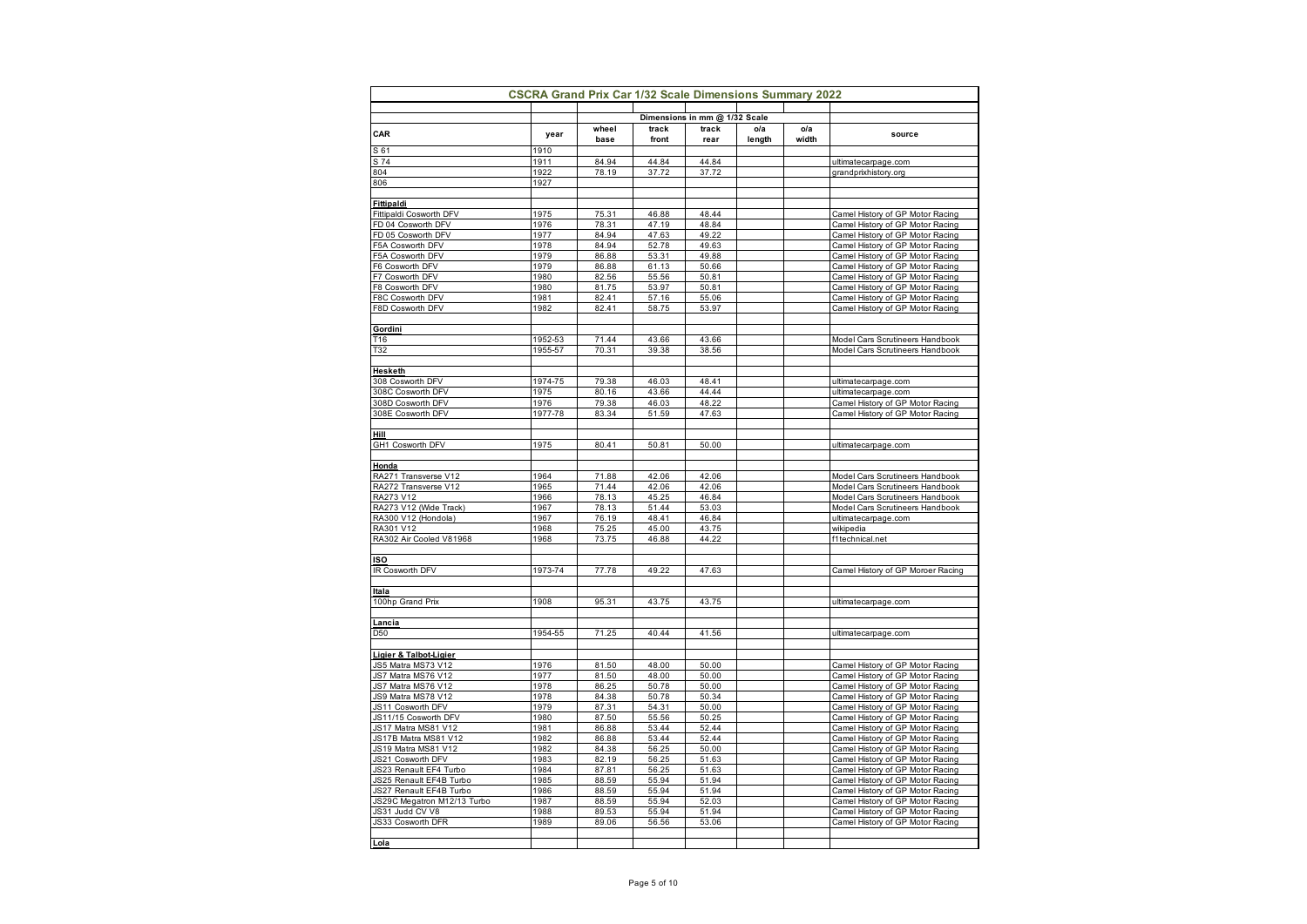| <b>CSCRA Grand Prix Car 1/32 Scale Dimensions Summary 2022</b> |                    |                |                |                               |        |       |                                                                      |  |
|----------------------------------------------------------------|--------------------|----------------|----------------|-------------------------------|--------|-------|----------------------------------------------------------------------|--|
|                                                                |                    |                |                | Dimensions in mm @ 1/32 Scale |        |       |                                                                      |  |
| CAR                                                            | year               | wheel          | track          | track                         | o/a    | o/a   | source                                                               |  |
|                                                                |                    | base           | front          | rear                          | length | width |                                                                      |  |
| Mk 4 Climax V8                                                 | 1962-63            | 74.69          | 40.47          | 40.47                         |        |       | ultimatecarpage.com                                                  |  |
| T 370 Cosworth DFV<br>FORCE THL-1 Hart 415T Turbo              | 1974<br>1985-86    | 80.97<br>87.31 | 50.81<br>56.34 | 50.81<br>50.81                |        |       | Camel History of GP Motor Racing<br>Camel History of GP Motor Racing |  |
| FORCE THL-2 Ford V6 Turbo                                      | 1986               | 87.31          | 56.34          | 50.78                         |        |       | Camel History of GP Motor Racing                                     |  |
| LC-87 Ford-Cosworth DFZ                                        | 1987               | 81.34          | 53.56          | 50.00                         |        |       | Camel History of GP Motor Racing                                     |  |
| LC-88 Ford-Cosworth DFZ                                        | 1988               | 84.38          | 53.56          | 50.00                         |        |       | Camel History of GP Motor Racing                                     |  |
| LC-89 Lamborghini 3512 V12                                     | 1989               | 89.06          | 56.56          | 50.63                         |        |       | Camel History of GP Motor Racing                                     |  |
|                                                                |                    |                |                |                               |        |       |                                                                      |  |
| Lotus                                                          |                    |                |                |                               |        |       |                                                                      |  |
| 12 Climax - 2.5litre                                           | 1958               | 69.78          | 38.06          | 38.06                         |        |       | ultimatecarpage.com                                                  |  |
| 16 Climax - 2.5litre                                           | 1958-59            | 69.78          | 37.28          | 37.28                         |        |       | ultimatecarpage.com                                                  |  |
| 18 Climax - 2.5 & 1.5litre                                     | 1960-61            | 71.44          | 38.91          | 37.72                         | 107.16 | 44.44 | Model Cars Scrutineers Handbook                                      |  |
| 21 Climax - 1.5litre<br>24 Climax & BRM V8 - 1.5litre          | 1961               | 73.03          | 39.69<br>42.06 | 39.69<br>42.47                |        |       | Model Cars Scrutineers Handbook                                      |  |
| 25 Climax V8 - 1.5litre                                        | 1962-63<br>1962-65 | 71.44<br>72.19 | 41.25          | 42.03                         |        |       | ultimatecarpage.com<br>ultimatecarpage.com                           |  |
| 33 Climax V8 - 1.5 & 2.1litre                                  | 1965-67            | 72.97          | 43.63          | 44.41                         |        |       | ultimatecarpage.com                                                  |  |
| 43 BRM H16 - 3litre                                            | 1966               | 76.13          | 47.59          | 47.59                         |        |       | ultimatecarpage.com                                                  |  |
| 49 Cosworth DFV                                                | 1967-68            | 75.41          | 47.63          | 48.41                         |        |       | ultimatecarpage.com                                                  |  |
| 49B Cosworth DFV                                               | 1968-70            | 78.56          | 47.63          | 50.00                         |        |       | Model Cars Drawing                                                   |  |
| 63 Cosworth DFV - 4WD                                          | 1969               | 77.78          | 46.84          | 46.84                         |        |       | wikipedia                                                            |  |
| 72 Cosworth DFV                                                | 1970-75            | 79.38          | 47.63          | 50.81                         | 130.97 | 57.78 | ultimatecarpage.com                                                  |  |
| 72D Cosworth DFV (Long WB)                                     | 1975               | 83.34          | 48.41          | 50.81                         |        |       | Camel History of GP Motor Racing                                     |  |
| 56B Turbine                                                    | 1971               | 81.75          | 49.59          | 49.59                         |        |       | Camel History of GP Motor Racing                                     |  |
| 76 Cosworth DFV - (JPS9)                                       | 1974               | 80.16          | 46.03          | 49.22                         |        |       | ultimatecarpage.com                                                  |  |
| 77 Cosworth DFV                                                | 1976<br>1977-78    | 81.75-87.31    | 46.03          | 49.22                         | 142.94 | 67.06 | Camel History of GP Motor Racing                                     |  |
| 78 Cosworth DFV<br>79 Cosworth DFV                             | 1978               | 84.94<br>85.44 | 53.19<br>54.06 | 50.00<br>50.94                | 138.13 | 67.06 | ultimatecarpage.com<br>ultimatecarpage.com                           |  |
| 79 Cosworth DFV                                                | 1979               | 88.09          | 55.56          | 50.81                         |        |       | Camel History of GP Motor Racing                                     |  |
| 80 Cosworth DFV                                                | 1979               | 87.16          | 53.13          | 51.19                         | 144.47 | 66.69 | ultimatecarpage.com                                                  |  |
| 81 Cosworth DFV                                                | 1980               | 83.69          | 53.97          | 50.81                         |        |       | Camel History of GP Motor Racing                                     |  |
| 81B Cosworth DFV                                               | 1981               | 88.09          | 56.34          | 52.38                         |        |       | Camel History of GP Motor Racing                                     |  |
| 87 & 87B Cosworth DFV                                          | 1981-82            | 84.53          | 55.56          | 50.00                         |        |       | ultimatecarpage.com                                                  |  |
| 88B Cosworth DFV                                               | 1981               | 84.13          | 53.97          | 50.81                         | 133.13 | 67.88 | ultimatecarpage.com                                                  |  |
| 91 Cosworth DFV                                                | 1982               | 85.88          | 58.84          | 53.16                         |        |       | ultimatecarpage.com                                                  |  |
| 92 Cosworth DFV                                                | 1983               | 87.47          | 55.81          | 52.25                         |        |       | Camel History of GP Motor Racing                                     |  |
| 93T Renault EF1 V6 Turbo                                       | 1983<br>1983       | 83.34          | 56.75          | 52.00<br>52.00                |        |       | Camel History of GP Motor Racing                                     |  |
| 94T Renault EF1 V6 Turbo<br>95T Renault EF4 V6 Turbo           | 1984               | 82.94<br>86.72 | 56.75<br>56.25 | 53.13                         |        |       | Camel History of GP Motor Racing<br>Camel History of GP Motor Racing |  |
| 97T Renault EF4B Turbo                                         | 1985               | 85.00          | 56.75          | 50.63                         |        |       | Camel History of GP Motor Racing                                     |  |
| 98T Renault EF4B Turbo                                         | 1986               | 81.25          | 56.75          | 50.63                         |        |       | Camel History of GP Motor Racing                                     |  |
| 99T Honda RA 167 E V6 Turbo                                    | 1987               | 85.00          | 56.25          | 51.56                         |        |       | Camel History of GP Motor Racing                                     |  |
| T 100 Honda RA 168 E V6 Turbo                                  | 1988               | 86.56          | 56.25          | 51.56                         |        |       | Camel History of GP Motor Racing                                     |  |
| T 101 Judd CV V8                                               | 1989               | 90.63          | 56.25          | 51.56                         |        |       | Camel History of GP Motor Racing                                     |  |
|                                                                |                    |                |                |                               |        |       |                                                                      |  |
| Maki                                                           |                    |                |                |                               |        |       |                                                                      |  |
| F 101 C Cosworth DFV                                           | 1975               | 79.38          | 45.63          | 50.31                         |        |       | Camel History og GP Motor Racing                                     |  |
| March                                                          |                    |                |                |                               |        |       |                                                                      |  |
| 701 Cosworth DFV                                               | 1970               | 73.81          | 47.63          | 47.63                         |        |       | ultimatecarpage.com                                                  |  |
| 711 Cosworth DFV                                               | 1971               | 76.19          | 47.63          | 47.63                         |        |       | Camel History of GP Motor Racing                                     |  |
| 711 Alfa Romeo V8                                              | 1971               | 76.19          | 47.63          | 47.63                         |        |       | Camel History of GP Motor Racing                                     |  |
| 721 Cosworth DFV                                               | 1972               | 76.19          | 47.63          | 47.63                         |        |       | Camel History of GP Motor Racing                                     |  |
| 721X Cosworth DFV                                              | 1972               | 76.19          | 47.63          | 47.63                         |        |       | ultimatecarpage.com                                                  |  |
| 721G Cosworth DFV                                              | 1972               | 76.19          | 45.25          | 45.25                         |        |       | ultimatecarpage.com                                                  |  |
| 731 Cosworth_DFV                                               | 1973               | 76.19          | 45.25          | 45.25                         |        |       | Camel History of GP Motor Racing                                     |  |
| 741 Cosworth DFV                                               | 1974               | 77.78          | 46.03          | 46.03                         |        |       | Camel History of GP Motor Racing                                     |  |
| 751 Cosworth DFV                                               | 1975               | 79.38          | 46.03          | 46.03                         |        |       | Camel History of GP Motor Racing                                     |  |
| 761 Cosworth DFV                                               | 1976<br>1977       | 80.90-87.30    | 43.66<br>44.44 | 44.44<br>46.03                |        |       | Camel History of GP Motor Racing                                     |  |
| 761B Cosworth DFV<br>771 Cosworth DFV                          | 1977               | 78.13<br>81.25 | 44.44          | 46.03                         |        |       | Camel History of GP Motor Racing<br>Camel History of GP Motor Racing |  |
| 811 RM Cosworth DFV                                            | 1981               | 84.13          | 53.97          | 49.22                         |        |       | Camel History of GP Motor Racing                                     |  |
| 821 Cosworth DFV                                               | 1982               | 86.91          | 54.19          | 49.41                         |        |       | Camel History of GP Motor Racing                                     |  |
| M 871 Ford-Cosworth DFZ                                        | 1987               | 85.69          | 56.19          | 52.16                         |        |       | Camel History of GP Motor Racing                                     |  |
| M 881 Judd CV V8                                               | 1988               | 89.06          | 55.31          | 52.19                         |        |       | Camel History of GP Motor Racing                                     |  |
| CG 891 Judd EV V8                                              | 1989               | 87.31          | 55.56          | 51.59                         |        |       | Camel History of GP Motor Racing                                     |  |
|                                                                |                    |                |                |                               |        |       |                                                                      |  |
| <b>Maserati</b>                                                |                    |                |                |                               |        |       |                                                                      |  |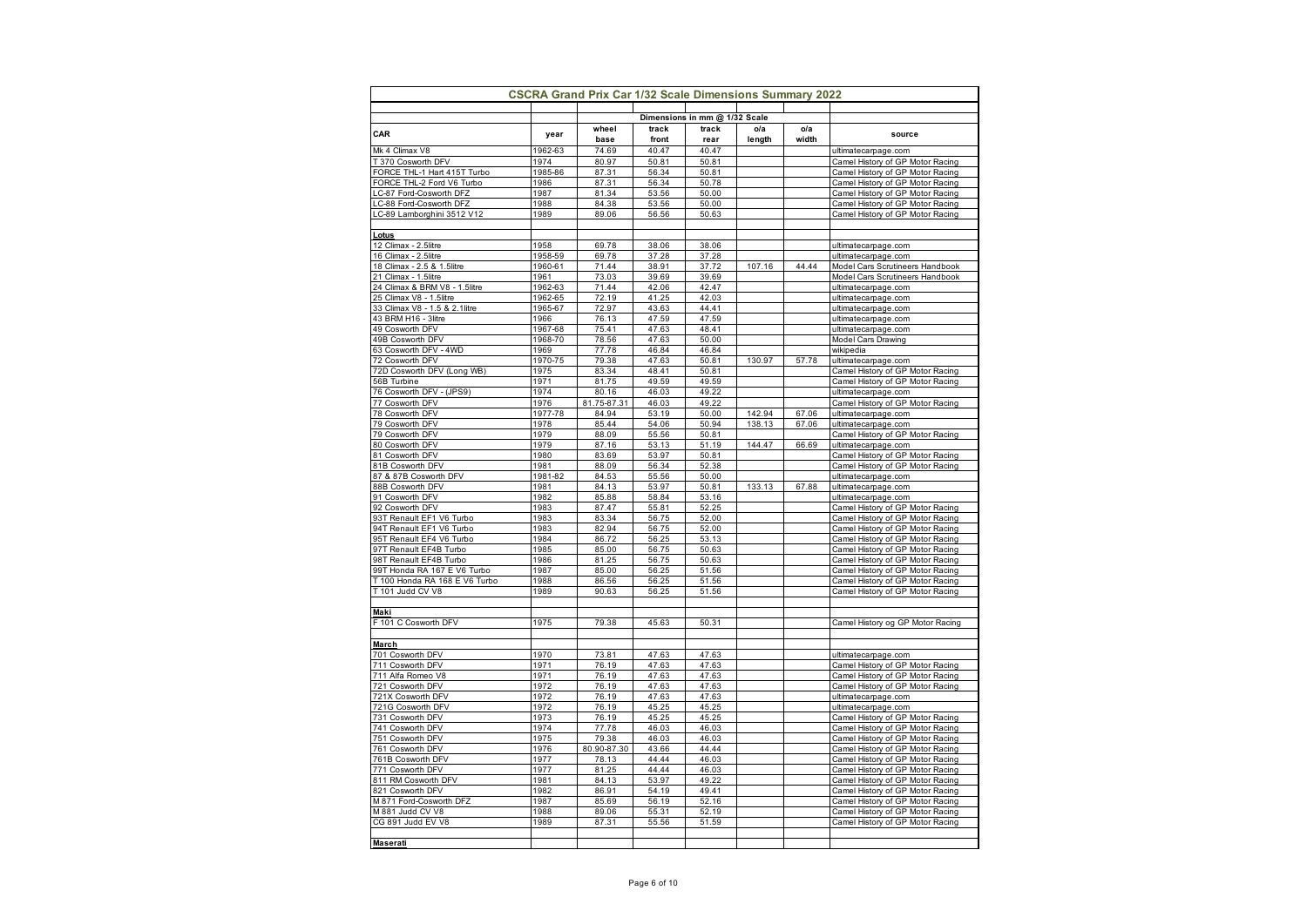|                                                       | <b>CSCRA Grand Prix Car 1/32 Scale Dimensions Summary 2022</b> |                      |                |                                        |        |       |                                                                      |
|-------------------------------------------------------|----------------------------------------------------------------|----------------------|----------------|----------------------------------------|--------|-------|----------------------------------------------------------------------|
|                                                       |                                                                |                      |                |                                        |        |       |                                                                      |
|                                                       |                                                                | wheel                | track          | Dimensions in mm @ 1/32 Scale<br>track | ola    | o/a   |                                                                      |
| CAR                                                   | year                                                           | base                 | front          | rear                                   | length | width | source                                                               |
| 8C 3000                                               | 1932                                                           | 85.94                | 41.56          | 40.63                                  |        |       | ultimatecarpage.com                                                  |
| 4CM 1100                                              | 1932-37                                                        | 75.00                | 37.50          | 37.50                                  |        |       | ultimatecarpage.com                                                  |
| 8CM                                                   | 1933-35                                                        | 85.94                | 41.56          | 40.63                                  |        |       | ultimatecarpage.com                                                  |
| 6C 34<br>4CM 1500                                     | 1934<br>1934-38                                                | 80.00<br>75.00       | 37.50          | 37.50                                  |        |       | ultimatecarpage.com<br>ultimatecarpage.com                           |
| <b>V8R1</b>                                           | 1935-36                                                        | 84.38                | 42.19          | 42.81                                  |        |       | ultimatecarpage.com                                                  |
| 6CM                                                   | 1936-39                                                        | 77.81                | 37.50          | 37.50                                  |        |       | ultimatecarpage.com                                                  |
| 8CTF                                                  | 1938                                                           | 85.00                | 41.88          | 42.50                                  |        |       | ultimatecarpage.com                                                  |
| 4CL                                                   | 1939-46                                                        | 78.13                |                |                                        |        |       | ultimatecarpage.com                                                  |
| 8CL                                                   | 1940                                                           | 87.19                | 41.88          | 42.50                                  |        |       | ultimatecarpage.com                                                  |
| A6GCS                                                 | 1947-52                                                        | 72.19                | 37.81          | 35.94                                  |        |       | ultimatecarpage.com                                                  |
| 4CLT<br>8CLT                                          | !947-50<br>1950                                                | 78.13<br>85.00       | 43.75<br>43.44 | 34.38<br>42.34                         |        |       | ultimatecarpage.com<br>ultimatecarpage.com                           |
| 250F                                                  | 1954-56                                                        | 71.44                | 41.28          | 39.69                                  |        |       | Model Cars Scrutineers Handbook                                      |
| 250F Lightweight                                      | 1957                                                           | 71.25                | 40.63          | 39.69                                  |        |       | ultimatecarpage.com                                                  |
| 250F V12                                              | 1957                                                           | 71.44                | 41.28          | 39.69                                  |        |       | Model Cars Scrutineers Handbook                                      |
| 250F Picolo                                           | 1958                                                           | 70.25                | 40.94          | 39.06                                  |        |       | ultimatecarpage.com                                                  |
|                                                       |                                                                |                      |                |                                        |        |       |                                                                      |
| <b>Martini</b>                                        |                                                                |                      |                |                                        |        |       |                                                                      |
| Mk 23 Cosworth DFV                                    | 1978                                                           | 83.44                | 48.13          | 47.66                                  |        |       | Camel History of GP Motor Racing                                     |
| <b>Matra</b>                                          |                                                                |                      |                |                                        |        |       |                                                                      |
| MS9 - Cosworth DFV                                    | 1968                                                           |                      |                |                                        |        |       |                                                                      |
| MS10 - Cosworth DFV                                   | 1968                                                           | 75.63                | 44.69          | 46.25                                  |        |       | ultimatecarpage.com                                                  |
| MS11 - Matra V12                                      | 1968                                                           | 75.63                | 44.69          | 46.25                                  |        |       | SMCars.net                                                           |
| MS80 - Cosworth DFV                                   | 1969                                                           | 75.00                | 48.44          | 48.44                                  |        |       | ultimatecarpage.com                                                  |
| MS120 - Matra V12                                     | 1970                                                           | 78.13                | 51.25          | 50.00-53.10                            |        |       | SMCars.net                                                           |
| MS120B - Matra V12<br>MS120C - Matra V12              | 1971<br>1972                                                   | 78.13<br>78.13       | 51.25<br>51.25 | 50.00-53.10<br>53.13                   |        |       | Camel History of GP Motor Racing<br>Camel History of GP Motor Racing |
|                                                       |                                                                |                      |                |                                        |        |       |                                                                      |
| McLaren                                               |                                                                |                      |                |                                        |        |       |                                                                      |
| M2B Ford V8 & Serenisima V8                           | 1966                                                           | 76.19                | 46.03          | 46.03                                  | 126.22 | 58.75 | ultimatecarpage.com                                                  |
| M5A BRM V12                                           | 1967                                                           | 76.25                | 46.06          | 46.06                                  | 128.59 | 55.97 | ultimatecarpage.com                                                  |
| M7A Ford Cosworth DFV                                 | 1968                                                           | 74.63                | 46.03          | 45.22                                  |        |       | bruce-mclaren.com                                                    |
| M7B Ford Cosworth DFV                                 | 1969                                                           | 74.63                | 46.03          | 45.22                                  |        |       | bruce-mclaren.com                                                    |
| M7C Ford Cosworth DFV<br>M7D Alfa Romeo V8            | 1969<br>1970                                                   | 74.63<br>76.19       | 46.03<br>46.03 | 45.22<br>45.22                         |        |       | bruce-mclaren.com<br>bruce-mclaren.com                               |
| M9A Ford Cosworth DFV - 4WD                           | 1969                                                           | 75.41                | 50.00          | 46.84                                  |        |       | ultimatecarpage.com                                                  |
| M14A Ford Coswoth DFV                                 | 1970-71                                                        | 75.25                | 49.53          | 48.81                                  |        |       | ultimatecarpage.com                                                  |
| M14D Alfa Romeo V8                                    | 1970                                                           | 75.41                | 49.53          | 47.63                                  |        |       | bruce-mclaren.com                                                    |
| M19A Ford Cosworth DFV                                | 1971                                                           | 79.38                | 50.00          | 49.22                                  |        |       | ultimatecarpage.com                                                  |
| M19C Ford Cosworth DFV                                | 1972-73                                                        | 79.38                | 50.00          | 49.22                                  |        |       | ultimatecarpage.com                                                  |
| M23 Ford Cosworth DFV                                 | 1973                                                           | 80.16                | 45.75          | 49.63                                  |        |       | Camel History of GP Motor Racing                                     |
| M23 Ford Cosworth DFV<br>M23 Ford Cosworth DFV        | 1974<br>1975                                                   | 80.16-80.59<br>84.13 | 49.22<br>51.59 | 49.31<br>51.59                         |        |       | Camel History of GP Motor Racing<br>Camel History of GP Motor Racing |
| M23 Ford Cosworth DFV                                 | 1976                                                           | 85.72                | 51.59          | 50.81                                  |        |       | Camel History of GP Motor Racing                                     |
| M23 Ford Cosworth DFV                                 | 1977                                                           | 84.94                | 51.59          | 52.00                                  |        |       | Camel History of GP Motor Racing                                     |
| M23 Ford Cosworth DFV                                 | 1978                                                           | 85.72                | 50.00          | 50.81                                  |        |       | Camel History of GP Motor Racing                                     |
| M26 Ford Cosworth DFV                                 | 1976                                                           | 85.72                | 51.59          | 50.81                                  |        |       | ultimatecarpage.com                                                  |
| M26 Ford Cosworth DFV                                 | 1977-78                                                        | 85.72                | 50.00          | 50.81                                  |        |       | Camel History of GP Motor Racing                                     |
| M28 Ford Cosworth DFV                                 | 1979                                                           | 89.69                | 55.56          | 50.81                                  |        |       | ultimatecarpage.com                                                  |
| M29 Ford Cosworth DFV                                 | 1980                                                           | 84.53                | 54.38          | 49.69                                  |        |       | Camel History of GP Motor Racing                                     |
| M30 Ford Cosworth DFV<br>MP4/1 Ford Cosworth DFV      | 1980<br>1981                                                   | 85.34<br>82.50       | 54.78<br>54.06 | 50.81<br>52.38                         |        |       | Camel History of GP Motor Racing<br>ultimatecarpage.com              |
| MP4/1B Ford Cosworth DFV                              | 1982                                                           | 83.81                | 56.75          | 52.38                                  |        |       | ultimatecarpage.com                                                  |
| MP4/1C Ford Cosworth DFV                              | 1983                                                           | 83.81                | 56.56          | 52.59                                  |        |       | ultimatecarpage.com                                                  |
| MP4/1E TAG-Porsche Turbo                              | 1983                                                           | 83.81                | 56.56          | 52.59                                  |        |       | Camel History of GP Motor Racing                                     |
| MP4/2 TAG-Porsche Turbo                               | 1984                                                           | 87.31                | 56.34          | 51.59                                  |        |       | ultimatecarpage.com                                                  |
| MP4/2B TAG-Porsche Turbo                              | 1985                                                           | 87.31                | 56.34          | 51.59                                  |        |       | ultimatecarpage.com                                                  |
| MP4/2C TAG-Porsche Turbo                              | 1986                                                           | 87.31                | 56.75          | 52.38                                  |        |       | ultimatecarpage.com                                                  |
| MP4/3 TAG-Porsche Turbo                               | 1987<br>1988                                                   | 86.50<br>89.84       | 56.75<br>57.00 | 52.38<br>52.19                         | 137.31 | 66.69 | Camel History of GP Motor Racing                                     |
| MP4/4 Honda RA168E V6 Turbo<br>MP4/5 Honda RA109E V10 | 1989                                                           | 90.50                | 56.88          | 52.19                                  |        |       | ultimatecarpage.com<br>Camel History of GP Motor Racing              |
|                                                       |                                                                |                      |                |                                        |        |       |                                                                      |
| <b>Mercedes</b>                                       |                                                                |                      |                |                                        |        |       |                                                                      |
| W25                                                   | 1934                                                           | 85.16                | 46.03          | 44.13                                  |        |       | ultimatecarpage.com                                                  |
| W25B                                                  | 1935                                                           | 84.94                | 46.03          | 43.66                                  |        |       | Model Cars Scrutineers Handbook                                      |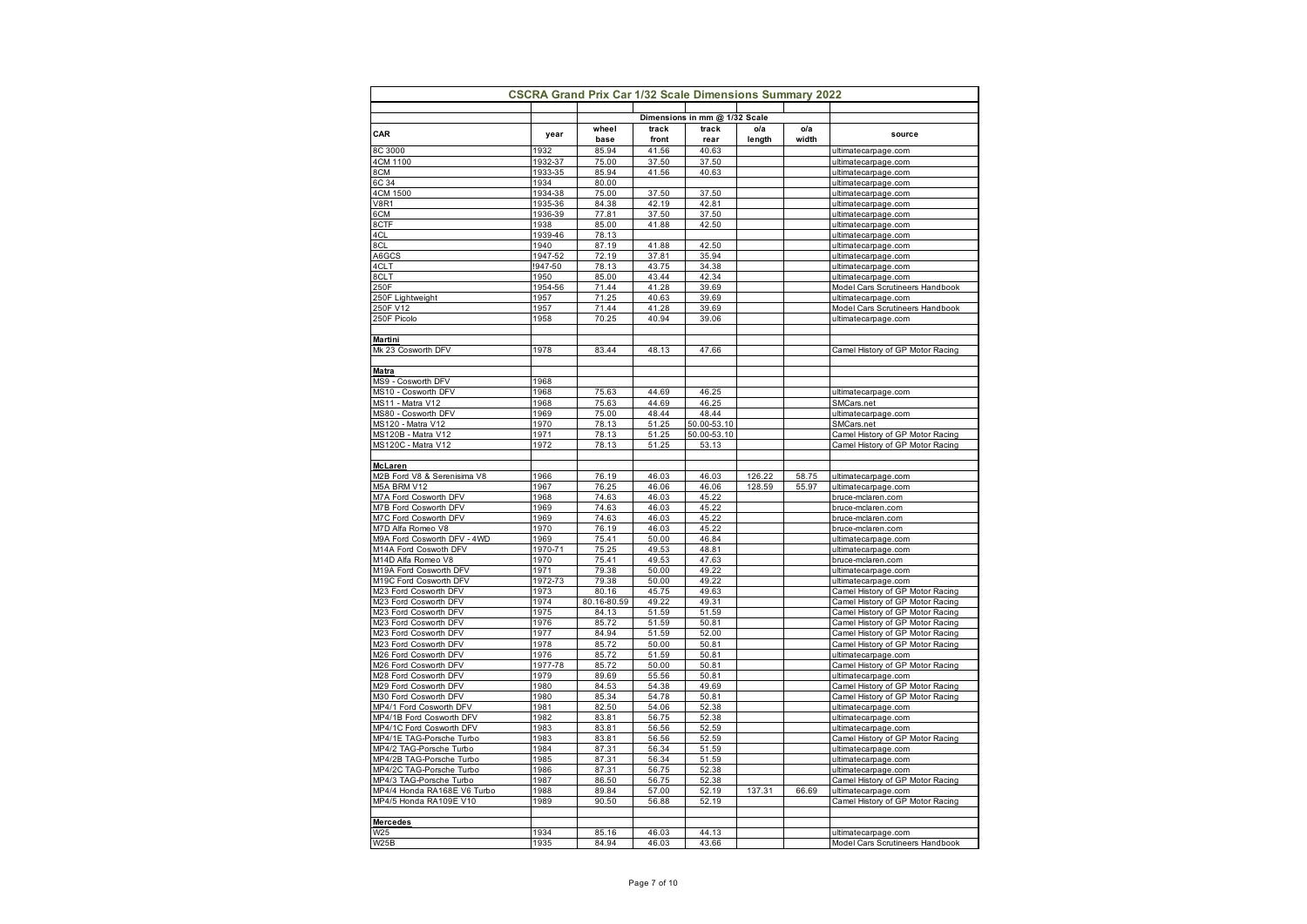|                                                        | <b>CSCRA Grand Prix Car 1/32 Scale Dimensions Summary 2022</b> |                |                |                               |                  |                |                                                                      |
|--------------------------------------------------------|----------------------------------------------------------------|----------------|----------------|-------------------------------|------------------|----------------|----------------------------------------------------------------------|
|                                                        |                                                                |                |                | Dimensions in mm @ 1/32 Scale |                  |                |                                                                      |
| CAR                                                    |                                                                | wheel          | track          | track                         | o/a              | o/a            |                                                                      |
|                                                        | year                                                           | base           | front          | rear                          | length           | width          | source                                                               |
| <b>W25C</b>                                            | 1936                                                           | 77.00          | 46.75          | 44.44                         |                  |                | Mercedes Benz GP Racing (Book)                                       |
| W <sub>25</sub> K                                      | 1936                                                           | 76.88          | 46.03          | 44.13                         |                  |                | ultimatecarpage.com                                                  |
| W125                                                   | 1937                                                           | 87.44          | 46.03          | 44.13                         | 131.25           | 54.69          | ultimatecarpage.com                                                  |
| W154                                                   | 1938                                                           | 85.00          | 45.94          | 45.94                         |                  |                | ultimatecarpage.com                                                  |
| W154/163<br>W165 (Voiturette)                          | 1939<br>1939                                                   | 85.00<br>76.56 | 45.94<br>41.88 | 45.94<br>40.00                | 143.75<br>115.00 | 57.81<br>47.19 | ultimatecarpage.com                                                  |
| W196 - Steamliner                                      | 1954-55                                                        | 73.44          | 41.56          | 42.44                         | 136.25           | 52.50          | ultimatecarpage.com<br>ultimatecarpage.com                           |
| W196 - Long Wheelbase                                  | 1954-55                                                        | 73.44          | 41.56          | 42.44                         | 125.78           | 50.78          | ultimatecarpage.com                                                  |
| W196 - Medium Wheelbase                                | 1955                                                           | 69.06          | 41.56          | 42.44                         | 125.78           | 50.78          | Model Cars Scrutineers Handbook                                      |
| W196 - Short Wheelbase                                 | 1955                                                           | 67.06          | 41.56          | 42.44                         | 125.78           | 50.78          | Model Cars Scrutineers Handbook                                      |
|                                                        |                                                                |                |                |                               |                  |                |                                                                      |
| <b>Merzario</b>                                        |                                                                |                |                |                               |                  |                |                                                                      |
| A1 Cosworth DFV                                        | 1978                                                           | 75.63          | 47.81          | 49.06                         |                  |                | Camel History of GP Motor Racing                                     |
| A2 Cosworth DFV                                        | 1979                                                           | 85.00          | 52.50          | 51.25                         |                  |                | Camel History of GP Motor Racing                                     |
|                                                        |                                                                |                |                |                               |                  |                |                                                                      |
| Minardi                                                |                                                                |                |                |                               |                  |                |                                                                      |
| M185 Motori Moderni V6 Turbo                           | 1985                                                           | 81.47          | 56.66          | 51.91                         |                  |                | Camel History of GP Motor Racing                                     |
| M185 Motori Moderni V6 Turbo                           | 1986                                                           | 81.41          | 56.25          | 51.91                         |                  |                | Camel History of GP Motor Racing                                     |
| M186 Motori Moderni V6 Turbo                           | 1987                                                           | 84.06<br>83.44 | 56.63          | 51.91<br>51.59                |                  |                | Camel History of GP Motor Racing                                     |
| M188 Ford Cosworth DFZ<br>M189 Cosworth DFR            | 1988<br>1989                                                   | 92.88          | 55.84<br>56.25 | 51.25                         |                  |                | Camel History of GP Motor Racing<br>Camel History of GP Motor Racing |
|                                                        |                                                                |                |                |                               |                  |                |                                                                      |
| Onyx                                                   |                                                                |                |                |                               |                  |                |                                                                      |
| ORE1 Cosworth DFR                                      | 1989                                                           | 88.09          | 56.75          | 52.38                         |                  |                | Camel History of GP Motor Racing                                     |
|                                                        |                                                                |                |                |                               |                  |                |                                                                      |
| Osella                                                 |                                                                |                |                |                               |                  |                |                                                                      |
| FA1 Cosworth DFV                                       | 1980                                                           | 84.69          | 53.75          | 50.63                         |                  |                | Camel History of GP Motor Racing                                     |
| FA1 B Cosworth DFV                                     | 1981                                                           | 84.38          | 53.59          | 51.56                         |                  |                | Camel History of GP Motor Racing                                     |
| FA1 C Cosworth DFV                                     | 1982                                                           | 85.00          | 57.81          | 53.28                         |                  |                | Camel History of GP Motor Racing                                     |
| FA1 D Cosworth DFV                                     | 1983                                                           | 84.38          | 55.63          | 52.97                         |                  |                | Camel History of GP Motor Racing                                     |
| FA1 E Alfa Romeo V12                                   | 1983                                                           | 85.94          | 54.69          | 52.19                         |                  |                | Camel History of GP Motor Racing                                     |
| FA1 F Alfa Romeo V8 Turbo                              | 1984                                                           | 88.44          | 54.69          | 50.00                         |                  |                | Camel History of GP Motor Racing                                     |
| FA1 G Alfa Romeo V8 Turbo                              | 1985                                                           | 88.44          | 54.69<br>56.25 | 50.00                         |                  |                | Camel History of GP Motor Racing                                     |
| FA1 G Alfa Romeo V8 Turbo<br>FA1 H Alfa Romeo V8 Turbo | 1986<br>1986                                                   | 88.44<br>89.38 | 56.25          | 52.19<br>52.19                |                  |                | Camel History of GP Motor Racing<br>Camel History of GP Motor Racing |
| FA1 L Alfa Romeo V8 Turbo                              | 1987                                                           | 88.44          | 56.25          | 52.19                         |                  |                | Camel History of GP Motor Racing                                     |
| FA1 L Alfa Romeo V8 Turbo                              | 1988                                                           | 86.75          | 56.25          | 52.25                         |                  |                | Camel History of GP Motor Racing                                     |
| FA1-M89 Cosworth DFR                                   | 1989                                                           | 89.06          | 56.25          | 52.50                         |                  |                | Camel History of GP Motor Racing                                     |
|                                                        |                                                                |                |                |                               |                  |                |                                                                      |
| Parnelli                                               |                                                                |                |                |                               |                  |                |                                                                      |
| VPJ4 Cosworth DFV                                      | 1974-75                                                        | 79.38          | 46.84          | 48.81                         |                  |                | Camel History of GP Motor Racing                                     |
|                                                        |                                                                |                |                |                               |                  |                |                                                                      |
| Penske                                                 |                                                                |                |                |                               |                  |                |                                                                      |
| PC1 Cosworth DFV                                       | 1974-75                                                        | 79.38          | 46.03          | 47.63                         |                  |                | Camel History of GP Motor Racing                                     |
| PC3 Cosworth DFV                                       | 1975-76                                                        | 79.38          | 45.63          | 50.31                         |                  |                | ultimatecarpage.com                                                  |
| PC4 Cosworth DFV                                       | 1976                                                           | 84.13          | 44.44          | 46.03                         |                  |                | Camel History of GP Motor Racing                                     |
|                                                        |                                                                |                |                |                               |                  |                |                                                                      |
| Politoys<br>FX 3 Cosworth DFV                          | 1972                                                           | 75.41          | 50.00          | 48.41                         |                  |                | Camel History of GP Motor Racing                                     |
|                                                        |                                                                |                |                |                               |                  |                |                                                                      |
| Porsche                                                |                                                                |                |                |                               |                  |                |                                                                      |
| 718 Flat 4 (Formula 2)                                 | 1959                                                           | 65.72          | 40.31          | 39.13                         |                  |                | Model Cars Scrutineers Handbook                                      |
| 718 Flat 4 (Formula 2)                                 | 1960-64                                                        | 68.66          | 39.69          | 38.91                         |                  |                | Model Cars Scrutineers Handbook                                      |
| 787 Flat 4                                             | 1961                                                           | 71.84          | 40.88          | 39.69                         |                  |                | Model Cars Scrutineers Handbook                                      |
| 804 Flat 8                                             | 1962                                                           | 71.88          | 40.47          | 40.16                         |                  |                | ultimatecarpage.com                                                  |
|                                                        |                                                                |                |                |                               |                  |                |                                                                      |
| <b>RAM</b>                                             |                                                                |                |                |                               |                  |                |                                                                      |
| 01 Cosworth DFV                                        | 1983                                                           | 84.13          | 55.97          | 52.19                         |                  |                | Camel History of GP Motor Racing                                     |
| 02 Hart 415T Turbo                                     | 1984                                                           | 86.53          | 54.78          | 50.22                         |                  |                | Camel History of GP Motor Racing                                     |
| 03 Hart 415T Turbo                                     | 1985                                                           | 87.31          | 55.56          | 50.81                         |                  |                | Camel History of GP Motor Racing                                     |
|                                                        |                                                                |                |                |                               |                  |                |                                                                      |
| Renault                                                |                                                                |                |                |                               |                  |                |                                                                      |
| GP<br>RS 01 EF1 V6 Turbo                               | 1906<br>1977                                                   | 90.69<br>78.13 | 42.22<br>44.53 | 40.09<br>47.66                |                  |                | grandprixhostory.org                                                 |
| RS 01 EF1 V6 Turbo                                     | 1978                                                           | 78.13          | 48.13          | 47.50                         |                  |                | Camel History of GP Motor Racing<br>Camel History of GP Motor Racing |
| RS 10 EF1 V6 Turbo                                     | 1979                                                           | 89.38          | 53.75          | 49.06                         |                  |                | Camel History of GP Motor Racing                                     |
| RE 20 EF1 V6 Turbo                                     | 1980                                                           | 89.38          | 53.75          | 49.06                         |                  |                | Camel History of GP Motor Racing                                     |
|                                                        |                                                                |                |                |                               |                  |                |                                                                      |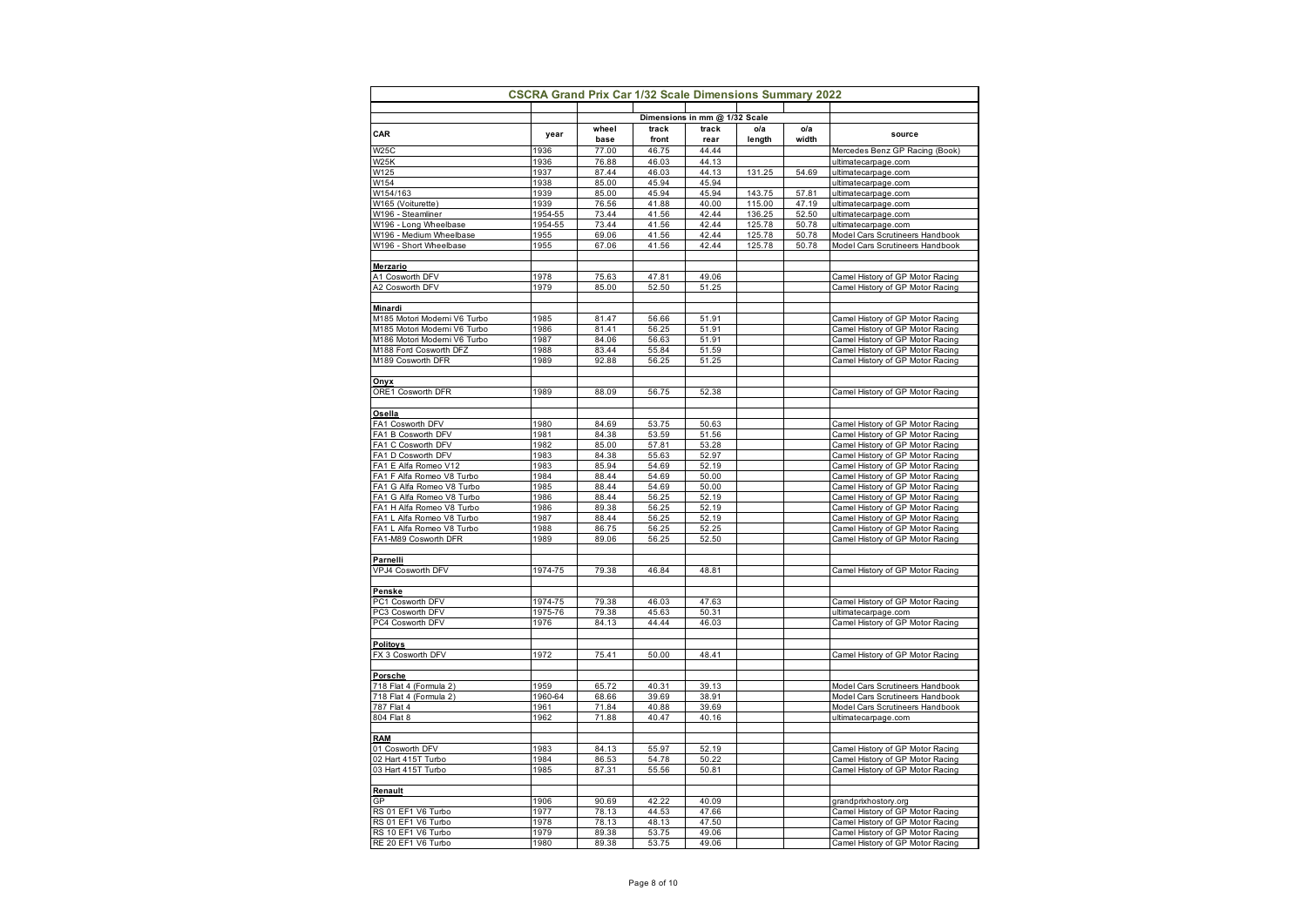|                                 |         |               |                | Dimensions in mm @ 1/32 Scale |               |              |                                  |
|---------------------------------|---------|---------------|----------------|-------------------------------|---------------|--------------|----------------------------------|
| CAR                             | year    | wheel<br>base | track<br>front | track<br>rear                 | o/a<br>length | o/a<br>width | source                           |
| RE 20B EF1 V6 Turbo             | 1981    | 89.38         | 53.75          | 50.94                         |               |              | Camel History of GP Motor Racing |
| RE 30 EF1 V6 Turbo              | 1981    | 85.31         | 54.38          | 50.94                         |               |              | Camel History of GP Motor Racing |
| RE 30B EF1 V6 Turbo             | 1982    | 85.31         | 54.38          | 50.94                         |               |              | Camel History of GP Motor Racing |
| RE 30C EF1 V6 Turbo             | 1983    | 85.31         | 54.38          | 50.94                         |               |              | Camel History of GP Motor Racing |
| RE 40 EF1 V6 Turbo              | 1983    | 85.31         | 54.38          | 50.94                         |               |              | Camel History of GP Motor Racing |
| RE 50 EF4 V6 Turbo              | 1984    | 83.75         | 56.31          | 52.19                         |               |              | Camel History of GP Motor Racing |
| RE 60/60B EF4B V6 Turbo         | 1985    | 87.50         | 56.25          | 51.56                         |               |              | Camel History of GP Motor Racing |
|                                 |         |               |                |                               |               |              |                                  |
| Rial                            |         |               |                |                               |               |              |                                  |
| ARC 01 Ford Cosworth DFZ        | 1988    | 87.50         | 56.25          | 50.00                         |               |              | Camel History of GP Motor Racing |
| ARC 02 Cosworth DFR             | 1989    | 87.50         | 56.25          | 50.00                         |               |              | Camel History of GP Motor Racing |
|                                 |         |               |                |                               |               |              |                                  |
| <u>Scarab</u>                   | 1960    | 71.44         |                | 38.09                         |               |              |                                  |
| F1                              |         |               | 39.69          |                               |               |              | Model Cars Scrutineers Handbook  |
| Shadow                          |         |               |                |                               |               |              |                                  |
| DN1 Cosworth DFV                | 1973    | 79.38         | 46.03          | 47.63                         |               |              | Camel History of GP Motor Racing |
| DN3 Cosworth DFV                | 1974    | 83.34         | 46.03          | 47.63                         |               |              | Camel History of GP Motor Racing |
| DN5 Cosworth DFV                | 1975    | 83.34         | 46.84          | 49.22                         |               |              | Camel History of GP Motor Racing |
| DN7 Cosworth DFV                | 1975    | 83.34         | 46.03          | 48.41                         |               |              | Camel History of GP Motor Racing |
| DN5B Cosworth DFV               | 1976    | 83.34         | 46.84          | 49.22                         |               |              | Camel History of GP Motor Racing |
| DN8 Cosworth DFV                | 1976    | 83.34         | 46.03          | 48.41                         |               |              | Camel History of GP Motor Racing |
| DN8 Cosworth DFV                | 1977    | 82.56         | 46.03          | 47.63                         |               |              | Camel History of GP Motor Racing |
| DN9 Cosworth DFV                | 1978    | 83.94         | 50.00          | 48.41                         |               |              | Camel History of GP Motor Racing |
| DN9B Cosworth DFV               | 1979    | 84.13         | 53.59          | 49.63                         |               |              | Camel History of GP Motor Racing |
| DN12 Cosworth DFV               | 1980    | 80.56         | 49.22          | 50.00                         |               |              | Camel History of GP Motor Racing |
|                                 |         |               |                |                               |               |              |                                  |
| <u>Spirit</u>                   |         |               |                |                               |               |              |                                  |
| 201 C Honda B7LE V6 Turbo       | 1983    | 82.94         | 54.78          | 51.59                         |               |              | Camel History of GP Motor Racing |
| 101 B Hart 415T Turbo           | 1984    | 85.31         | 57.16          | 50.81                         |               |              | Camel History of GP Motor Racing |
|                                 |         |               |                |                               |               |              |                                  |
| <b>Surtees</b>                  |         |               |                |                               |               |              |                                  |
| TS7 Cosworth DFV                | 1970    | 76.19         | 46.03          | 47.63                         |               |              | ultimatecarpage.com              |
| TS9 Cosworth DFV                | 1971    | 79.19         | 47.63          | 48.41                         |               |              | ultimatecarpage.com              |
| TS9B Cosworth DFV               | 1972    | 79.19         | 47.63          | 48.41                         |               |              | ultimatecarpage.com              |
| TS14 Cosworth DFV               | 1973    | 80.16         | 47.63          | 48.41                         |               |              | Camel History of GP Motor Racing |
| TS16 Cosworth DFV               | 1974    | 76.19         | 47.63          | 47.63                         |               |              | Camel History of GP Motor Racing |
| TS16B Cosworth DFV              | 1975    | 77.78         | 48.41          | 50.00                         |               |              | Camel History of GP Motor Racing |
| TS19 Cosworth DFV               | 1976    | 77.78         | 45.25          | 46.03                         |               |              | Camel History of GP Motor Racing |
| TS19B Cosworth DFV              | 1977-78 | 77.78         | 46.09          | 46.84                         |               |              | Camel History of GP Motor Racing |
| TS20 Cosworth DFV               | 1978    | 83.34         | 51.59          | 50.00                         |               |              | Camel History of GP Motor Racing |
|                                 |         |               |                |                               |               |              |                                  |
| <b>Talbot Lago</b>              |         |               |                |                               |               |              |                                  |
| T <sub>26</sub> C <sub>GP</sub> | 1948-50 | 78.19         | 42.88          | 40.88                         | 127.41        | 40.88        | ultimatecarpage.com              |
|                                 |         |               |                |                               |               |              |                                  |
| Tecno                           |         |               |                |                               |               |              |                                  |
| PA 123 Flat 12                  | 1972    | 77.19         | 45.00          | 44.81                         |               |              | Camel History of GP Motor Racing |
| PA 123 Flat 12                  | 1973    | 76.56         | 50.00          | 46.03                         |               |              | Camel History of GP Motor Racing |
|                                 |         |               |                |                               |               |              |                                  |
| <b>Theodore</b>                 |         |               |                |                               |               |              |                                  |
| TR 1 Cosworth DFV               | 1978    | 79.50         | 46.50          | 46.66                         |               |              | Camel History of GP Motor Racing |
| TY 01 Cosworth DFV              | 1981    | 85.72         | 54.78          | 50.00                         |               |              | Camel History of GP Motor Racing |
| TY 01/02 Cosworth DFV           | 1982    | 83.34         | 55.56          | 50.00                         |               |              | Camel History of GP Motor Racing |
| N183 Cosworth DFV               | 1983    | 84.13         | 54.78          | 49.22                         |               |              | Camel History of GP Motor Racing |
|                                 |         |               |                |                               |               |              |                                  |
| Token                           |         |               |                |                               |               |              |                                  |
| RJ 02 Cosworth DFV              | 1974    | 77.00         | 49.22          | 49.22                         |               |              | Camel History of GP Motor Racing |
|                                 |         |               |                |                               |               |              |                                  |
| Toleman                         |         |               |                |                               |               |              |                                  |
| TG 181 Hart 415T Turbo          | 1981    | 84.13         | 53.59          | 52.38                         |               |              | Camel History of GP Motor Racing |
| TG 181 Hart 415T Turbo          | 1982    | 84.13         | 55.16          | 53.38                         |               |              | Camel History of GP Motor Racing |
| TG 183B Hart 415T Turbo         | 1983    | 84.13         | 57.75          | 52.59                         |               |              | Camel History of GP Motor Racing |
| TG 184 Hart 415T Turbo          | 1984    | 87.50         | 55.16          | 52.38                         |               |              | Camel History of GP Motor Racing |
| TG 185 Hart 415T Turbo          | 1985    | 84.13         | 56.75          | 52.59                         |               |              | Camel History of GP Motor Racing |
|                                 |         |               |                |                               |               |              |                                  |
| Trojan                          |         |               |                |                               |               |              |                                  |
| T103 Cosworth DFV               | 1974    | 80.97         | 48.63          | 50.81                         |               |              | ultimatecarpage.com              |